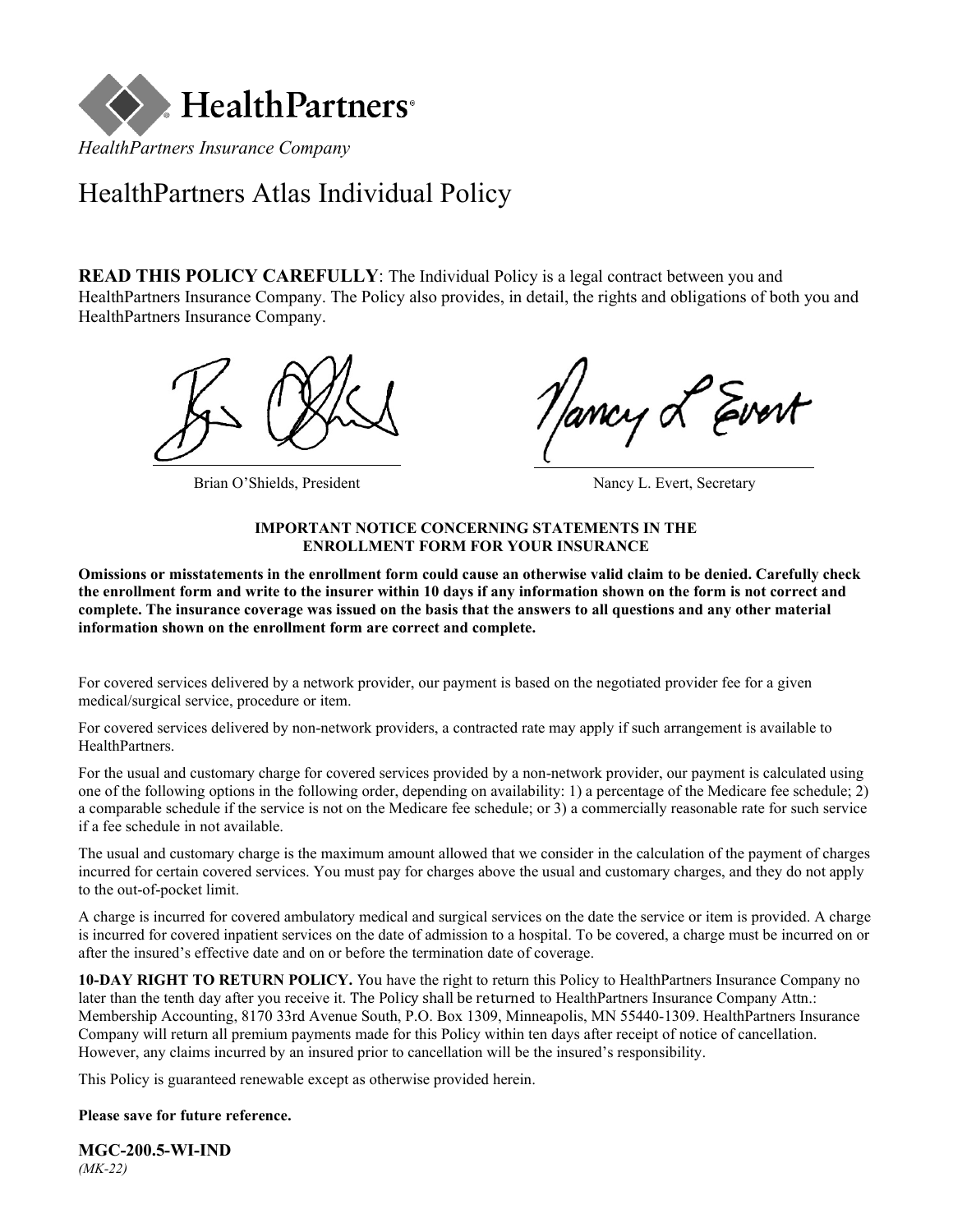#### **NOTICE: LIMITED BENEFITS WILL BE PAID WHEN NON-PARTICIPATING PROVIDERS ARE USED.**

**You should be aware that when you elect to utilize the services of a non-participating provider for a covered service, benefit payments to such non-participating provider are not based upon the amount billed. The basis of your benefit payment will be determined according to your policy's fee schedule, usual and customary charge (which is determined by comparing charges for similar services adjusted to the geographical area where the services are performed), or other method as defined by the Policy. YOU RISK PAYING MORE THAN THE COINSURANCE, DEDUCTIBLE AND COPAYMENT AMOUNT DEFINED IN THE POLICY AFTER THE PLAN HAS PAID ITS REQUIRED PORTION. Non-participating providers may bill enrollees for any amount up to the billed charge after the plan has paid its portion of the bill. Participating providers have agreed to accept discounted payment for covered services with no additional billing to the enrollee other than copayment, coinsurance and deductible amounts. You may obtain further information about the participating status of professional providers and information on out-of-pocket expenses by calling 952-883- 5036 or 888-360-0622 number on your identification card or visiting HealthPartners' website a[t healthpartners.com.](http://www.healthpartners.com/)**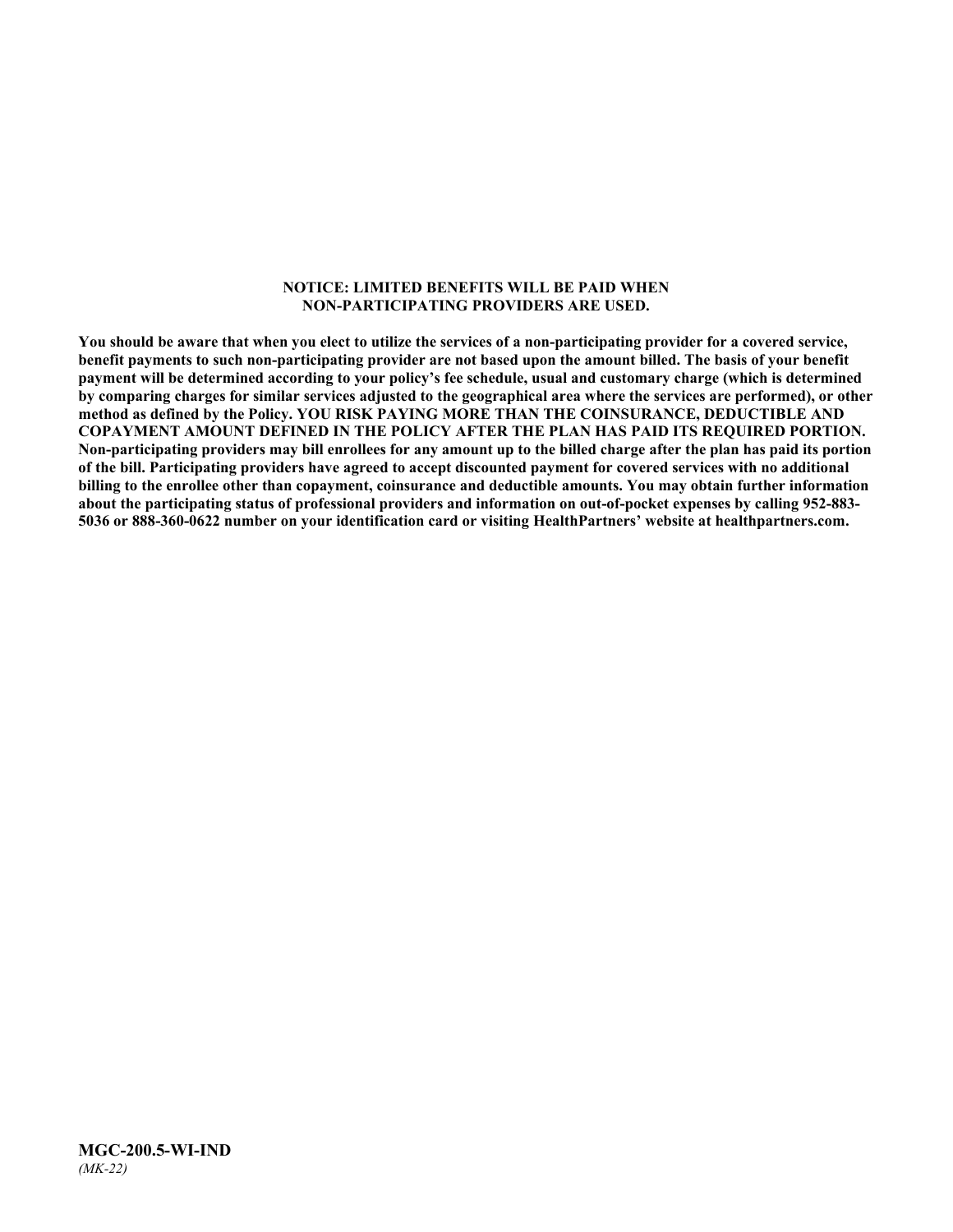### **TABLE OF CONTENTS**

| <b>Section</b>        | Page |
|-----------------------|------|
|                       |      |
|                       |      |
|                       |      |
|                       |      |
|                       |      |
|                       |      |
|                       |      |
|                       |      |
|                       |      |
|                       |      |
|                       |      |
|                       |      |
|                       |      |
|                       |      |
|                       |      |
|                       |      |
|                       |      |
|                       |      |
|                       |      |
|                       |      |
|                       |      |
|                       |      |
|                       |      |
|                       |      |
|                       |      |
|                       |      |
|                       |      |
|                       |      |
|                       |      |
|                       |      |
|                       |      |
|                       |      |
|                       |      |
| <b>AMENDMENT(S)</b>   |      |
| <b>BENEFITS CHART</b> |      |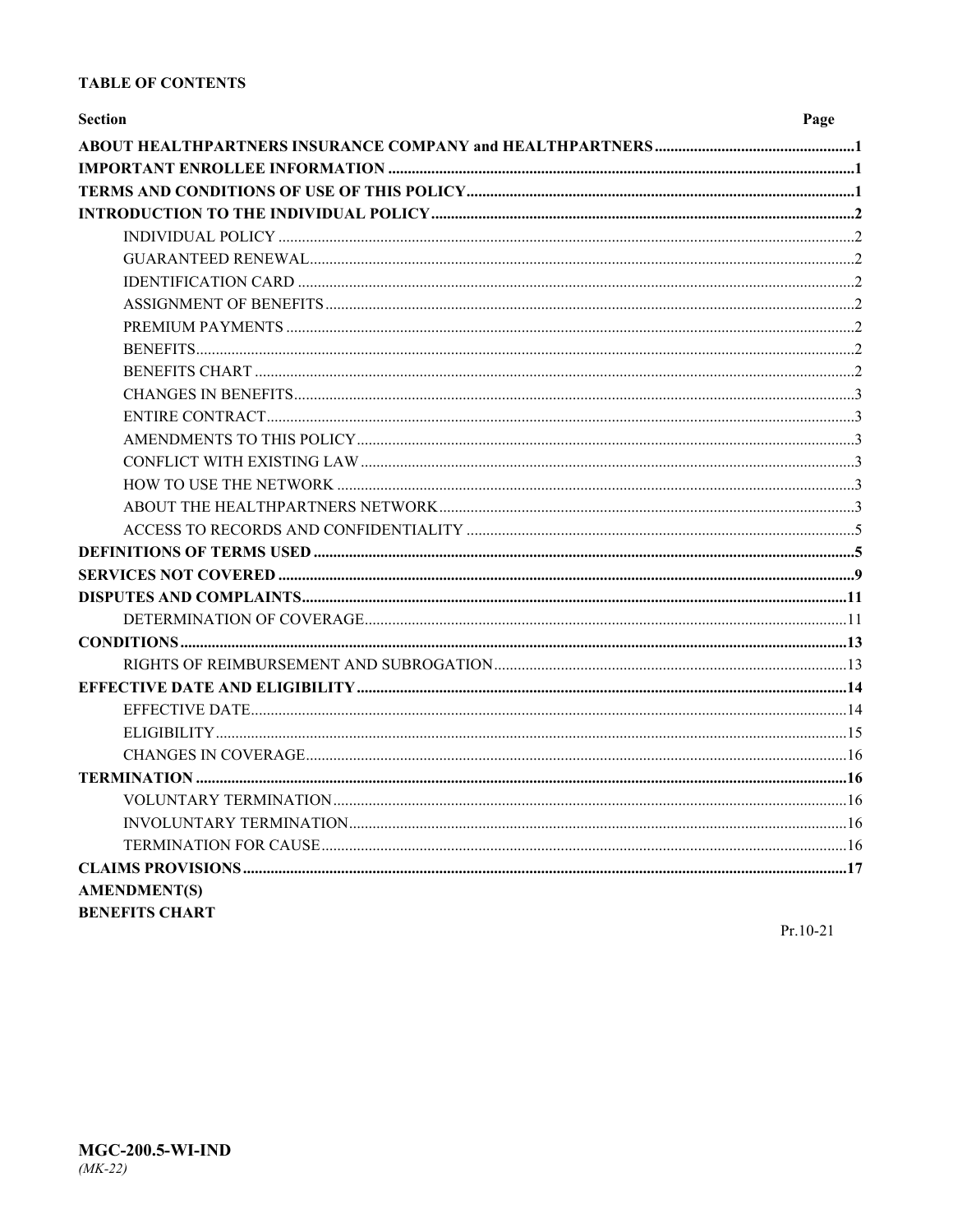### **HEALTHPARTNERS MISSION** *TO IMPROVE HEALTH AND WELL-BEING IN PARTNERSHIP WITH OUR MEMBERS, PATIENTS AND COMMUNITY***.**

### <span id="page-3-0"></span>**ABOUT HEALTHPARTNERS INSURANCE COMPANY AND HEALTHPARTNERS**

**HealthPartners Insurance Company**. HealthPartners Insurance Company is the insurance company underwriting the benefits described in this Policy. HealthPartners Insurance Company is a part of the HealthPartners family of related organizations. When used in this Policy, "we", "us" or "our" has the same meaning as HealthPartners Insurance Company.

**HealthPartners, Inc. (HealthPartners).** HealthPartners is a non-profit corporation which is licensed by the State of Minnesota as a Health Maintenance Organization (HMO). HealthPartners is the parent company of a family of related organizations and provides network access and administrative services for HealthPartners Insurance Company.

**The coverage described in this Policy may not cover all your health care expenses. Read this Policy carefully to determine which expenses are covered.**

### <span id="page-3-1"></span>**IMPORTANT ENROLLEE INFORMATION**

- You have the right to a grace period of 10 days for each premium payment due, when falling due after the first premium payment, during which period the Policy shall continue in force. If you are a recipient of the advance payment of the premium tax credit, you have a 3-month grace period. For more information see subsection titled, "Termination for Cause".
- Insureds on Medicare have the right to voluntarily disenroll from HealthPartners Insurance Company and the right not to be requested or encouraged to disenroll, except in circumstances specified in federal law.
- Insureds on Medicare have the right to a clear description of nursing home and home care benefits covered by HealthPartners Insurance Company.
- Certain services or medical supplies are not covered. Read this Policy for a detailed explanation of all exclusions.
- Your spouse and any eligible dependents may purchase his or her own Policy under certain circumstances.
- Your coverage may be cancelled by you or us only under certain conditions. Read this Policy for the reasons for cancellation of coverage.

### <span id="page-3-2"></span>**TERMS AND CONDITIONS OF USE OF THIS POLICY**

- This document may be available in printed and/or electronic form.
- Only HealthPartners Insurance Company is authorized to amend this document.
- Any other alteration to a printed or electronic plan document is unauthorized.
- In the event of a conflict between printed or electronic plan documents only the authorized plan document will govern.

HealthPartners Insurance Company and HealthPartners names and logos and all related products and service names, design marks and slogans are the trademarks of HealthPartners Insurance Company and HealthPartners or their related companies.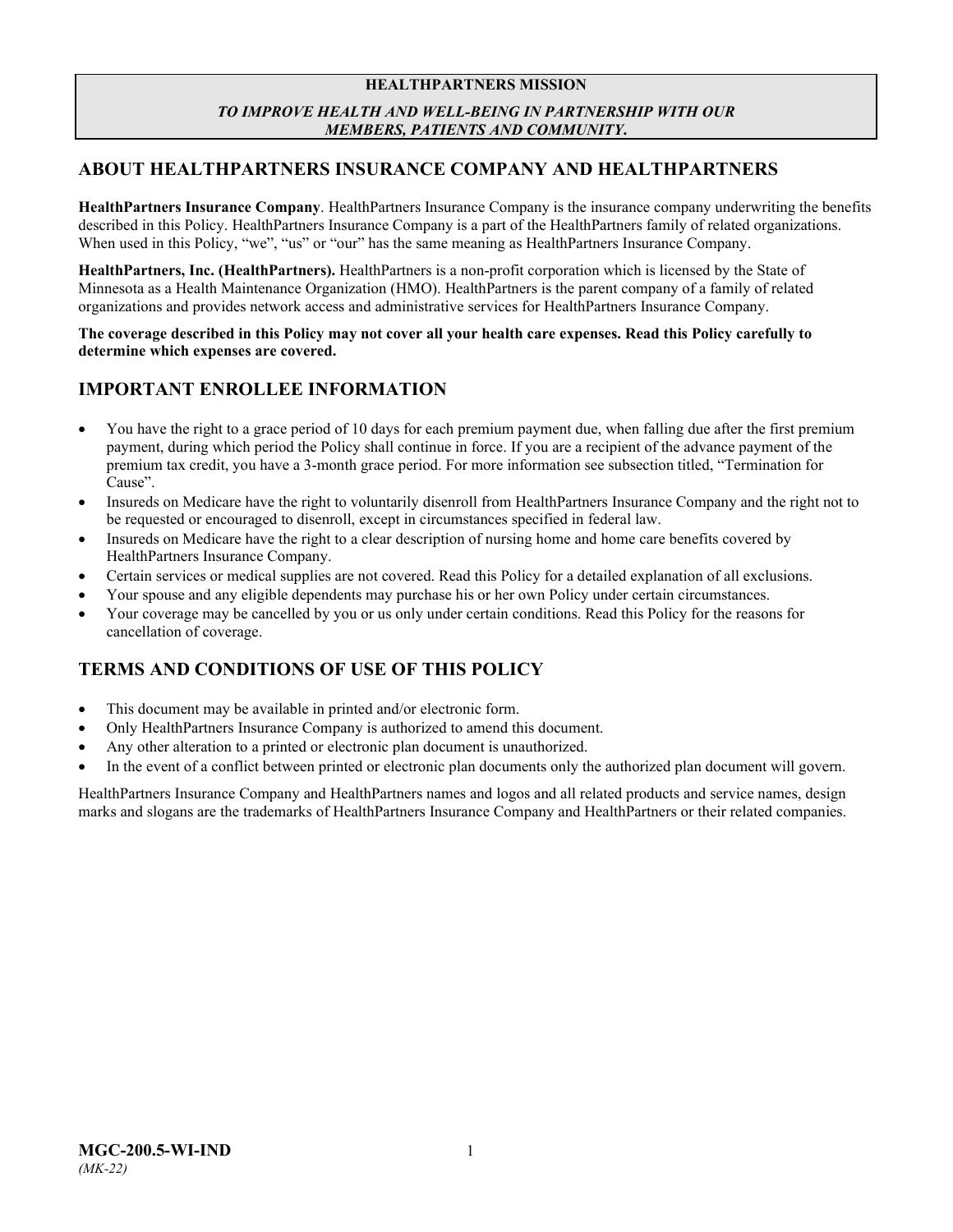## <span id="page-4-0"></span>**INTRODUCTION TO THE INDIVIDUAL POLICY**

### <span id="page-4-1"></span>**INDIVIDUAL POLICY**

The Individual Policy ("this Policy") is the enrollee's evidence of coverage, and is issued by HealthPartners Insurance Company. This Policy, the Benefits Chart, any amendments and the enrollment form are the whole agreement between HealthPartners Insurance Company and the enrollee. It covers the enrollee and the enrolled dependents (if any) as named on the enrollee's enrollment form. This Policy replaces an enrollee's prior Policy with HealthPartners Insurance Company, if any, as of the effective date of this Policy.

### <span id="page-4-2"></span>**GUARANTEED RENEWAL**

Coverage under this Policy begins on the effective date printed on or accompanying your initial identification card. This Policy is guaranteed to automatically renew annually thereafter if the required premium payment is made. Coverage continues until this Policy is replaced or terminated, as long as its conditions are met. By making premium payments or by having them made on your behalf, you accept the terms and provisions of this Policy. This Policy renews on the first day of each calendar year following your enrollment in the plan. Renewal is subject to our right to terminate your Policy due to your non-payment of premium or for fraud or intentional misrepresentation of a material fact, or as otherwise described in the section titled, "TERMINATION".

### <span id="page-4-3"></span>**IDENTIFICATION CARD**

An identification card will be issued to you at the time of enrollment. You will be asked to present your identification card whenever you receive services. You may not permit anyone else to use your card to obtain care.

### <span id="page-4-4"></span>**ASSIGNMENT OF BENEFITS**

You may not, in any way, assign or transfer your rights or benefits under this Policy. In addition, you may not, in any way, assign or transfer your right to pursue any causes of action arising under this Policy including, but not limited to, causes of action for denial of benefits under the Policy.

### <span id="page-4-5"></span>**PREMIUM PAYMENTS**

Coverage under this Policy is conditioned on our regular receipt of the enrollee's premium payments. Premium payments are based upon the policy type and the number and status of any dependents enrolled with the enrollee. Premium payments do not take into account the claim experience or any change in health status of the enrollee, which occurs after the initial issuance of this Policy. Your premium payments usually change annually on your Renewal Date (which may be different than your effective date), subject to 60 days' notice. The Renewal Date of the Policy may be subject to change. HealthPartners will default your premium payments to a pre-payment, mailed paper statement, on a monthly cycle.

### <span id="page-4-6"></span>**BENEFITS**

This Policy provides HealthPartners Network Benefits **(**N**etwork Benefits)** underwritten by HealthPartners Insurance Company, when you seek medical services delivered by participating network providers. This Policy describes your Network Benefits and how to obtain covered services.

This Policy also provides HealthPartners Non-Network Benefits **(Non-Network Benefits)** underwritten by HealthPartners Insurance Company, for medical services delivered by non-network providers. This Policy describes your Non-Network Benefits and how to obtain covered services.

#### **Applicable to Non-Network Benefits**

**Second Opinions.** If you question a decision about medical care, we cover a second opinion from another provider.

If you are insured under this Policy you may have access to certain additional benefits and discounts offered by or through an arrangement with HealthPartners from time to time.

### <span id="page-4-7"></span>**BENEFITS CHART**

Attached to this Policy is a Benefits Chart, which is incorporated and fully made a part of this Policy. It describes the amounts of payments and limits for the coverage provided under this Policy. Refer to your Benefits Chart for the amount of coverage applicable to a particular benefit.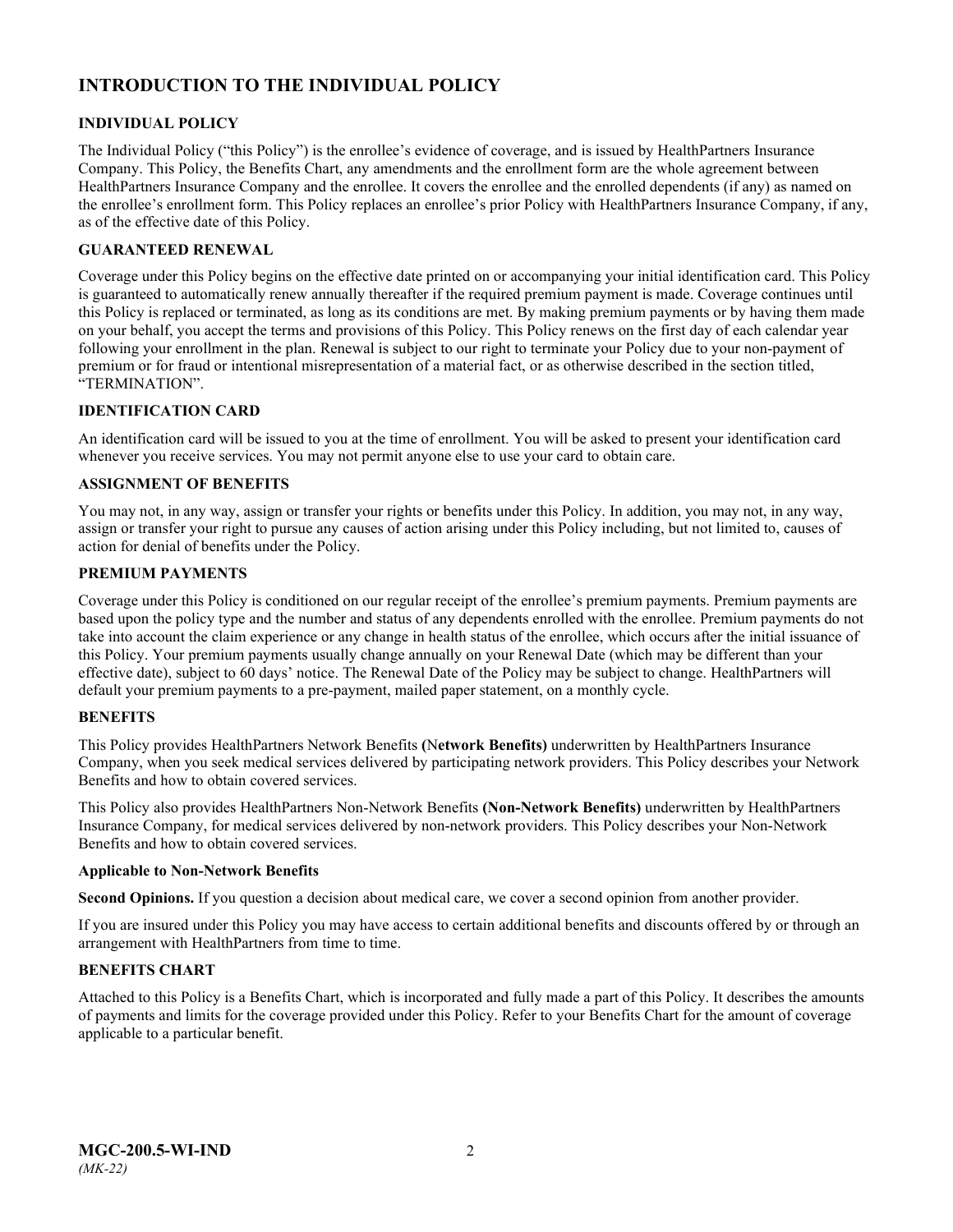### <span id="page-5-0"></span>**CHANGES IN BENEFITS**

We are permitted to change benefits under this Policy to maintain compliance with federal and state law. This includes, but is not limited to, benefit changes required to maintain a certain actuarial value or metal level. We may also change your deductible, copayment and/or coinsurance and out-of-pocket limit values on an annual basis to reflect cost of living increases. No change in this Policy shall be valid until approved by an executive officer of HealthPartners Insurance Company and unless such approval be endorsed on or attached to this Policy. No agent has authority to change this Policy or to waive any of its provisions.

### <span id="page-5-1"></span>**ENTIRE CONTRACT**

The documents below constitute the entire contract of insurance between you and HealthPartners and replace all other agreements as of the effective date of this Policy:

- This Policy,
- The Benefits Chart, and any amendments, and
- Your Enrollment Form.

### <span id="page-5-2"></span>**AMENDMENTS TO THIS POLICY**

Amendments which we include with this Policy or send to you at a later date are incorporated and fully made a part of this Policy.

### <span id="page-5-3"></span>**CONFLICT WITH EXISTING LAW**

In the event that any provision of this Policy is in conflict with Wisconsin or federal law, only that provision is hereby amended to conform to the minimum requirements of the law.

### <span id="page-5-4"></span>**HOW TO USE THE NETWORK**

#### **This provision contains information you need to know in order to obtain Network Benefits.**

This Policy provides coverage for services provided by our network of participating providers and facilities.

**Network Provider.** This is any one of the participating licensed physicians, dentists, mental health and substance use disorder treatment or other health care providers, facilities and pharmacies listed in your network directory, which has entered into an agreement with us to provide health care services to you.

**Network providers are available to view free of charge by logging on to your "***my***HealthPartners" account at [healthpartners.com.](http://www.healthpartners.com/) If you need assistance locating a physician or other health care providers in your network, please call Member Services.**

### **Emergency care is available 24 hours a day, seven days a week.**

**Non-Network Providers.** These are licensed physicians, dentists, mental health and substance use disorder or other health care providers, facilities and pharmacies not participating as network providers.

### <span id="page-5-5"></span>**ABOUT THE HEALTHPARTNERS NETWORK**

**To obtain Network Benefits for covered services, you must select and receive services from network providers.** There are limited exceptions as described in this Policy.

**HealthPartners Network.** These are the health care providers, facilities and pharmacies contracted to provide services for your plan. They are described in the network directory.

**Designated Physician, Provider or Facility.** This is a current list of network physicians, providers or facilities which are authorized to provide certain covered services as described in this Policy. Call Member Services for a current list.

In order to receive Network Benefits, the following services require using a Designated Physician, Provider or Facility:

- Contracted convenience care clinics are designated on our web site when you log on to your "*myHealthPartners*" account at [healthpartners.com.](file://isntmacsrv0/contracts/C&B%20PC%20Filenames/Robin%20PC/STATE%20FILINGS/2020/WI%20IND%202020/6-14-2019%20initial%20submission/Word/MGC-200.2-WI-IND-19.docx) You must use a designated convenience care clinic to obtain the convenience care benefit detailed in your Benefits Chart.
- Durable medical equipment and supplies must be obtained from or repaired by approved vendors.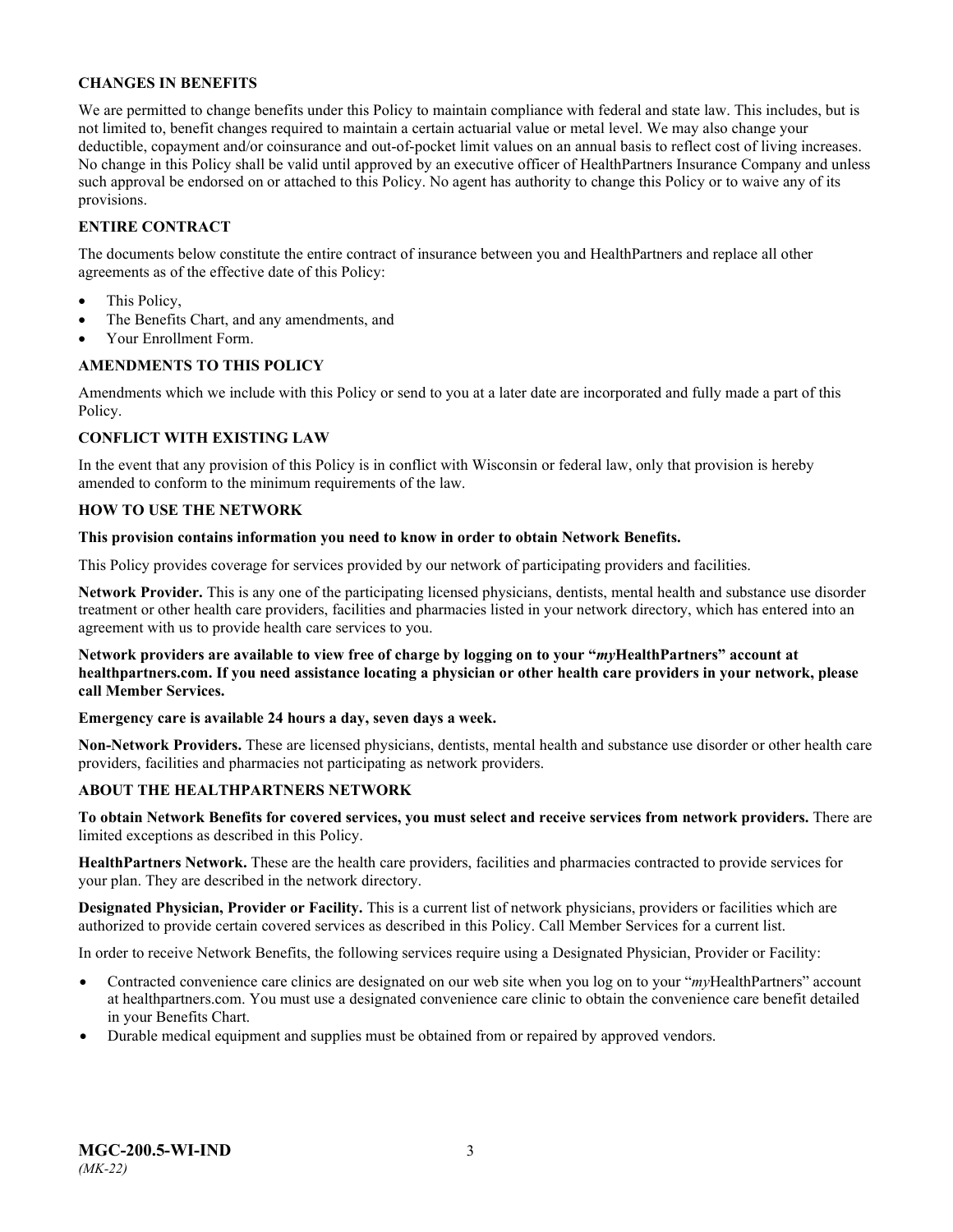- Multidisciplinary pain management must be provided at designated facilities. Your physician or facility will obtain authorization for these services from HealthPartners, as needed.
- For Specialty Drugs that are administered in a clinic or an outpatient hospital, your physician and facility will obtain the Specialty Drugs from a designated vendor. For Specialty Drugs that are self-administered, you must obtain the Specialty Drugs from a designated vendor to be covered as Network Benefits. Coverage is described in the Benefits Chart.

Call Member Services for more information on authorization requirements or approved vendors.

**HealthPartners Network Clinic.** This is a participating clinic providing ambulatory medical services.

**HealthPartners Network Urgent Care Clinic.** This is a participating clinic listed in your network directory, which provides medically necessary and appropriate urgent care, as covered in this Policy.

**Network Service Area.** This is the geographical area in which the network provides services to insureds. Contact Member Services for information regarding the service area.

**Continuity of Care.** Under certain conditions set forth in state or federal law, in the event your current provider leaves the network, you may be eligible to continue to receive services from that provider and have such services be considered Network Benefits. Unless noted otherwise below, Network Benefits will apply until the earlier of the 90-day period beginning the date the provider contract is terminated or until the date on which you are no longer a continuing patient with that provider. Conditions that qualify for this benefit are:

- You are undergoing a course of treatment for a serious and complex condition;
- You are undergoing a course of institutional or inpatient care;
- You are scheduled to undergo nonelective surgery, including related care from such provider or facility with respect to such a surgery;
- You were determined to be terminally ill (as determined under section  $1861(dd)(3)(A)$  of the Social Security Act) and are receiving treatment for such illness;
- You are pregnant and undergoing a course of treatment for the pregnancy from the provider or facility; if you are in the second or third trimester of pregnancy, services may be continued until the completion of postpartum care for you and the newborn child.

In addition, if the material/information provided to you included a primary care physician provider who is not a participating network provider, you may receive services from that provider until the end of the current plan year.

Continuity of care benefits will not be available or may be discontinued if the provider is terminated from the network for misconduct.

Call Member Services for further information regarding continuity of care benefits.

#### **Prior Authorization for Services**

There is no referral requirement for services delivered by providers within your network. You must obtain authorization from us for certain services for the services to be covered as Network Benefits. Your physician may be required to obtain prior authorization for certain services. Your physician will coordinate the authorization process for any services which must first be authorized. You may call Member Services, or log on to your "*my*HealthPartners" account at [healthpartners.com](http://www.healthpartners.com/) for a list of which services require prior authorization.

Our medical directors, or their designees, make coverage determinations of medical necessity and make final authorization for certain covered services. Coverage determinations are based on established medical policies, which are subject to periodic review and modification by the medical directors.

When an authorization for a service is required, we will make an initial determination within 14 calendar days, so long as all information reasonably needed to make the decision has been provided. This time period may be extended for an additional 14 calendar days. If we request additional information, you have up to 45 days to provide the information requested. If the additional information is not received within 45 days, a coverage determination will be made based on the information available at the time of the review.

When an authorization for an urgent service is required, we will make an initial determination within 72 hours, so long as all information reasonably needed to make a decision has been provided. In the event that you have not provided all information necessary to make a decision, you will be notified of such failure within 24 hours. You will then be given 48 hours to provide the requested information. You will be notified of the benefit determination within 48 hours after the earlier of our receipt of the complete information or the end of the time granted to you to provide the specified additional information.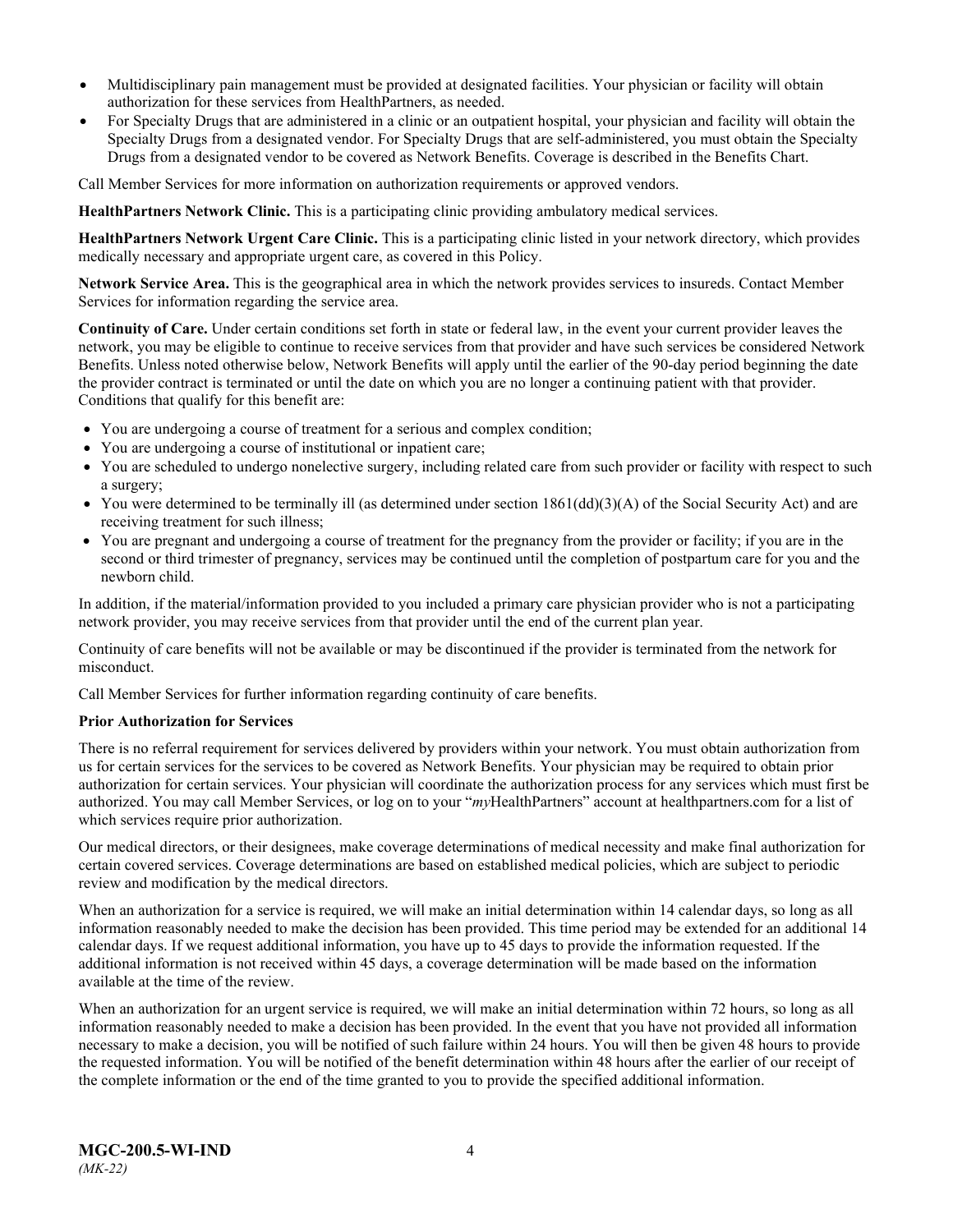If the determination is made to approve the service, we will notify your health care provider by telephone, and may send written verification.

If the initial determination is made not to approve the service, we will notify your health care provider and hospital, if appropriate, by telephone within one working day of the determination, and we will send written verification with details of the denial.

If you want to request an expedited review, or have received a denial of an authorization and want to appeal that decision, you have a right to do so. If your complaint is not resolved to your satisfaction in the internal complaint and appeal process, you may request an external review under certain circumstances. Refer to information regarding Complaint and Grievance Procedure in the section of this Policy titled, "DISPUTES AND COMPLAINTS" for a description of how to proceed.

### <span id="page-7-0"></span>**ACCESS TO RECORDS AND CONFIDENTIALITY**

We comply with the state and federal laws governing the confidentiality and use of protected health information and medical records. When your provider releases health information to us according to state law, we can use your protected health information when necessary, for certain health care operations, including, but not limited to: claims processing, including claims we make for reimbursement or subrogation; quality of care assessment and improvement; accreditation, credentialing, case management, care coordination and utilization management, disease management, the evaluation of potential or actual claims against us, auditing and legal services, and other health care operations and use without further authorization if permitted or required by another law.

### <span id="page-7-1"></span>**DEFINITIONS OF TERMS USED**

**Admission.** This is the medically necessary admission to an inpatient facility for the acute care of illness or injury.

**Authorized Representative**. This is a person appointed by you to act on your behalf in connection with an initial claim, an appeal of an adverse benefit determination, or both. To designate an authorized representative, you must complete and sign our "Appointment of Authorized Representative" form and return it to us. You should specify on the form the extent of the authorized representative's authority. This form is available by logging on to your "*my*HealthPartners" account at [healthpartners.com.](http://www.healthpartners.com/)

**CareLineSM Service**. This is a service which employs a staff of registered nurses who are available by phone to assist in assessing need for medical care, and to coordinate after-hours care, as covered in this Policy.

**Clinically Accepted Medical Services.** These are techniques or services that have been determined to be effective for general use, based on risk and medical implications. Some clinically accepted techniques are approved only for limited use, under specific circumstances.

**Convenience Clinic.** This is a clinic that offers a limited set of services and does not require an appointment.

**Cosmetic Surgery.** This is surgery to improve or change appearance (other than reconstructive surgery), which is not necessary to treat a related illness or injury.

**Covered Service.** This is a specific medical service or item, which is medically necessary and covered by us, as described in the Benefits Chart.

**Custodial Care.** This is supportive services focusing on activities of daily life that do not require the skills of qualified technical or professional personnel, including but not limited to, bathing, dressing and feeding.

**Eligible Dependents.** These are the persons shown below. Under this Policy, a person who is considered an enrollee is not qualified as an eligible dependent. A person who is no longer an eligible dependent (as defined below) on an enrollee's Policy may convert to his or her own Policy.

- 1. **Spouse.** This is an enrollee's current legal spouse.
- 2. **Child.** This is an enrollee's (a) natural or legally adopted child (effective from the date of adoption or the date placed for adoption, whichever is earlier); (b) child for whom the enrollee or the enrollee's spouse is the legal guardian; (c) a child covered under a valid qualified medical child support order (as the term is defined under Section 609 of the Employee Retirement Income Security Act (ERISA) and its implementing regulations) which is enforceable against an enrollee\*; or (d) stepchild of the enrollee (that is, the child of the enrollee's spouse). In each case the child must be either under 26 years of age or a disabled dependent, as described below.

\*(A description of the procedures governing qualified medical child support order determination can be obtained, without charge, from us.)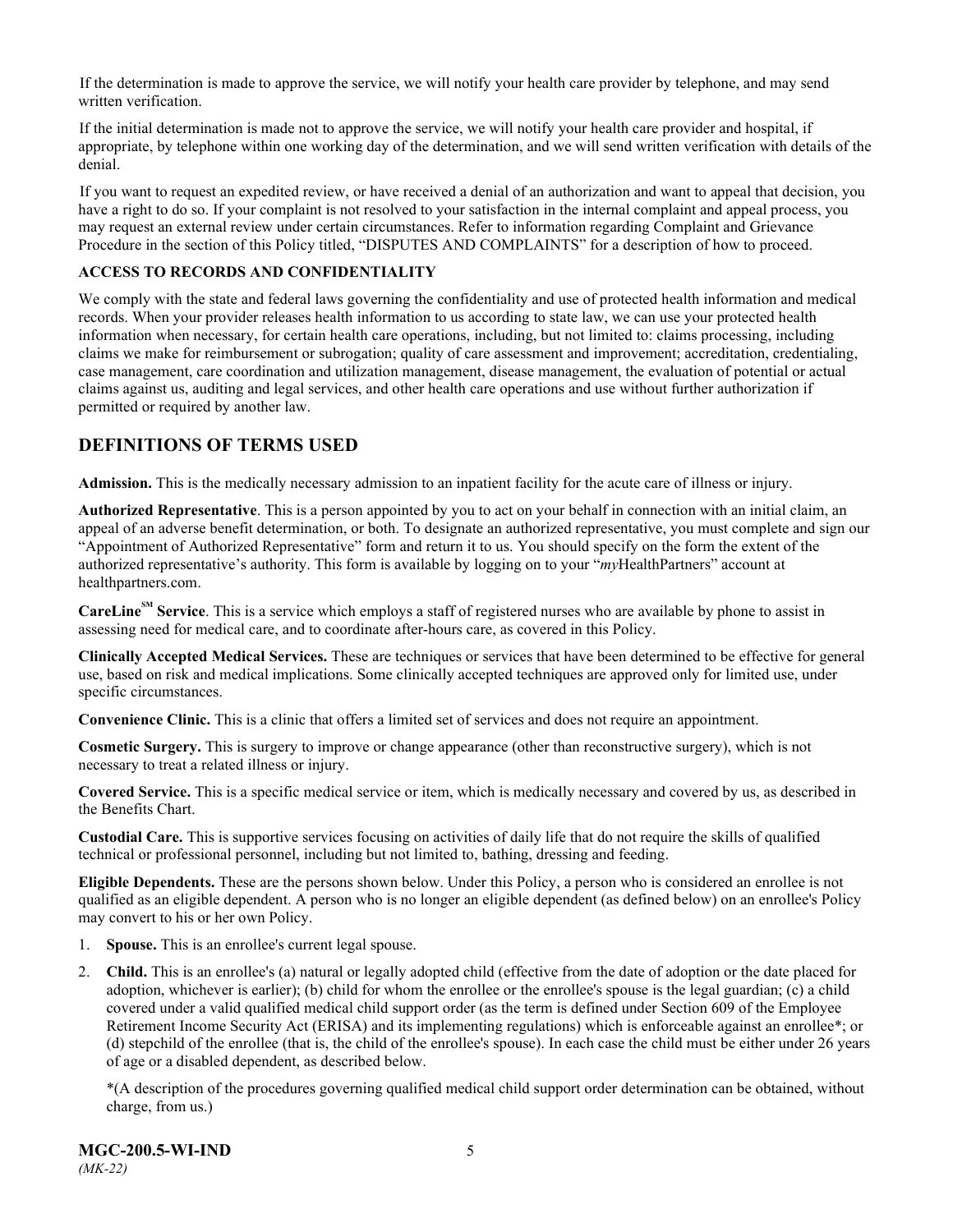The age 26 limit does not apply to a dependent child who was called to federal active duty in the National Guard or in a reserve component of the U.S. armed forces, prior to the age of 27, while the child was attending on a full-time basis an institution of higher education. For a dependent who meets this requirement, coverage will continue for as long as the child is enrolled as full-time student. A child who is not able to maintain full time student status due to a medically necessary leave of absence continues to be an eligible dependent provided the enrollee sends documentation from the student's treating physician that certifies the medical necessity of the leave. Coverage for a student who is on a medically necessary leave of absence will continue until the earlier of one year from the date that the leave occurs or coverage under this Policy otherwise terminates.

- 3. **Qualified Grandchild.** This is an unmarried child of a covered child who is younger than age 18.
- 4. **Disabled Dependent.** This is an enrollee's Child or Qualified Grandchild as defined in 2. and 3. above, who is beyond the limiting age and physically handicapped or mentally disabled, and dependent on the enrollee for the majority of his/her financial support. The disability must have come into existence prior to attainment of the limiting age described above. Disability does not include pregnancy. "Disabled" means incapable of self-sustaining employment by reason of intellectual disability or physical handicap. The enrollee must give us a written request for coverage of a disabled dependent. The request must include written proof of disability and must be approved by us, in writing. We must receive the request within 31 days of the date an already enrolled dependent becomes eligible for coverage under this definition. We reserve the right to periodically review disability, provided that after the first two years, we will not review the disability more frequently than once every 12 months.

**Emergency Accidental Dental Services.** These are services required immediately, because of a dental accident.

**Enrollee.** This is a person who is eligible and accepted by us as an insured per a signed enrollment form and is responsible for payment of premium.

**Facility.** This is a licensed medical center, clinic, hospital, skilled nursing care facility or outpatient care facility, lawfully providing a medical service in accordance with applicable governmental licensing privileges and limitations.

**Habilitative Services.** Health care services that help a person keep, learn or improve skills and functioning for daily living. Examples include therapy for a child who isn't walking or talking at the expected age. These services may include physical and occupational therapy, speech-language pathology and other services for people with disabilities in a variety of inpatient and/or outpatient settings.

**Health Care Provider (Provider).** This is any licensed non-physician (excluding naturopathic providers), including a chiropractor, lawfully performing a medical service within the scope of his or her license and in accordance with applicable governmental licensing privileges and limitations, who renders direct patient care as covered in this Policy.

**Home Hospice Program.** This is a coordinated program of home-based, supportive and palliative care, for terminally ill patients and their families, to assist with the advanced stages of an incurable disease or condition. The services provided are comfort care and are not intended to cure the disease or medical condition, or to prolong life, in accordance with an approved home hospice treatment plan.

**Hospital.** This is a licensed facility, lawfully providing medical services in accordance with governmental licensing privileges and limitations, and which is recognized as an appropriate facility by us. A hospital is not a nursing home, or convalescent facility.

**Illness.** This is a sickness or disease, including all related conditions and recurrences, requiring medically necessary treatment.

**Injury.** This is an accident to the body, requiring medical treatment.

**Inpatient.** This is a medically necessary confinement for acute care of illness or injury, other than in a hospital's outpatient department, where a charge for room and board is made by the hospital or skilled nursing facility. We cover a semi-private room, unless a physician recommends that a private room is medically necessary. In the event you choose to receive care in a private room under circumstances in which it is not medically necessary, our payment toward the cost of the room shall be based on the average semi-private room rate in that facility.

**Insured.** This is the enrollee covered for benefits under this Policy, and all of his or her eligible and enrolled dependents. When used in this Policy, "you" or "your" has the same meaning.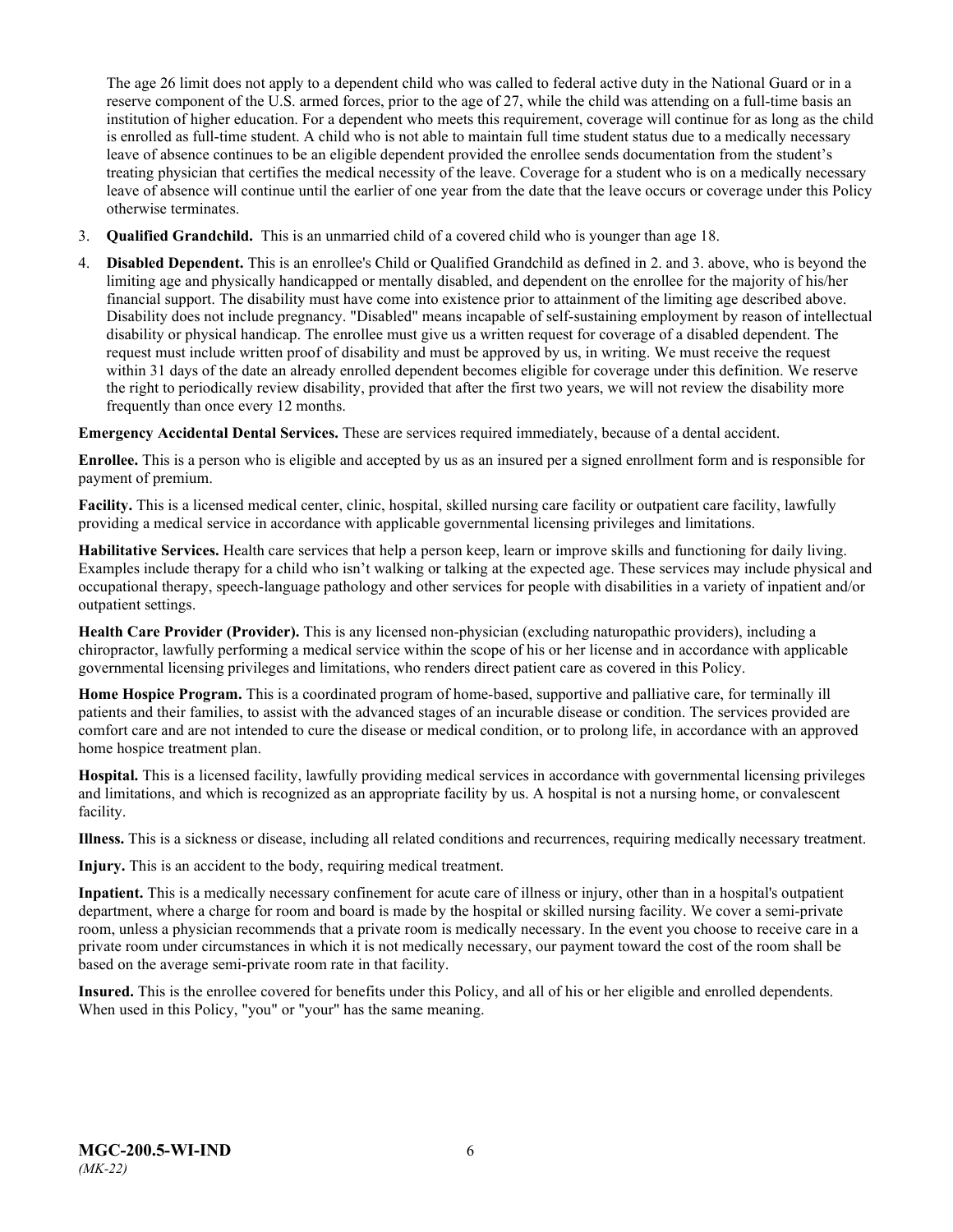**Investigative or Experimental.** As determined by us, a drug, device, medical, behavioral health or dental treatment is investigative or experimental if reliable evidence does not permit conclusions concerning its safety, effectiveness, or positive effect on health outcomes and will be considered investigational or experimental unless all of the following categories of reliable evidence are met:

- There is final approval from the appropriate government regulatory agency, if required. This includes whether a drug or device can be lawfully marketed for its proposed use by the United States Food and Drug Administration (FDA); and
- The drug or device, or medical, behavioral health or dental treatment or procedure is not the subject of ongoing Phase I, II or III clinical trials; and
- The drug, device or medical, behavioral health or dental treatment or procedure is not under study and further studies are not needed (such as post-marketing clinical trial requirements) to determine maximum tolerated dose, toxicity, safety, effect on health outcomes or efficacy as compared to existing standard means of treatment or diagnosis; and
- There is conclusive evidence in major peer-reviewed medical journals demonstrating the safety, effectiveness and positive effect on health outcomes (the beneficial effects outweigh any harmful effects) of the service or treatment when compared to standard established service or treatment. Each article must be of well-designed investigations, using generally acceptable scientific standards that have been produced by nonaffiliated, authoritative sources with measurable results. Case reports do not satisfy this criterion. This also includes consideration of whether a drug is included in one of the standard reference compendia or "Major Peer Reviewed Medical Literature" (defined below) for use in the determination of a medically necessary accepted indication of drugs and biologicals used off-label as appropriate for its proposed use.

**Major Peer Reviewed Medical Literature.** This means articles from major peer reviewed medical journals that have recognized the drug or combination of drugs' safety and effectiveness for treatment of the indication for which it has been prescribed. Each article shall meet the uniform requirements for manuscripts submitted to biomedical journals established by the International Committee of Medical Journal Editors or be published in a journal specified by the United States Secretary of Health and Human Services pursuant to United States Code, title 42, section 1395x, paragraph (t), clause (2), item (B), as amended, as acceptable peer review medical literature. Each article must use generally acceptable scientific standards and must not use case reports to satisfy this criterion.

**Maintenance Care.** This is supportive services, including skilled or non-skilled nursing care, to assist you when your condition has not improved or has deteriorated significantly over a measurable period of time (generally a period of two months). Care may be determined to be maintenance care, regardless of whether your condition requires skilled medical care or the use of medical equipment.

**Maintenance Drug.** This is a formulary prescription drug which is included on a list of a limited number of prescription drugs which are commonly prescribed for long-term use. This list is designated by us, and is reviewed and modified periodically.

**Medically Necessary Care.** This is health care services and prescription drug use that are appropriate in terms of type, frequency, level, setting and duration to your diagnosis or condition, diagnostic testing and preventive services. Medically necessary care, as determined by us must be:

- Appropriate for the symptoms, diagnosis or treatment of your medical condition;
- Consistent with evidence-based standards of medical practice where applicable;
- Not primarily for your convenience or that of your family, your physician, or any other person; and
- The most appropriate and cost-effective level of medical services, prescription drugs or supplies that can be safely provided. When applied to inpatient care, it further means that the medical symptoms or conditions require that the medical services, prescription drugs or supplies cannot be safely provided in a lower level of care setting.

The fact that a physician, participating provider, or any other provider, has prescribed, ordered, recommended or approved a treatment, service, prescription drug or supply, or has informed you of its availability, does not in itself make it medically necessary.

**Medicare.** This is the federal government's health insurance program under Social Security Act Title XVIII. Medicare provides health benefits to people who are age 65 or older, or who are permanently disabled. The program has two parts: Part A and Part B. Part A generally covers the costs of hospitals and extended care facilities. Part B generally covers the costs of professional medical services. Both parts are subject to Medicare deductibles.

**Mental Health Professional.** This is a psychiatrist, psychologist, or mental health therapist licensed for independent practice, lawfully performing a mental health or substance use disorder treatment services in accordance with governmental licensing privileges and limitations, who renders mental health or substance use disorder treatment services, as covered in this Policy. For inpatient services, these mental health professionals must be working under the order of a physician.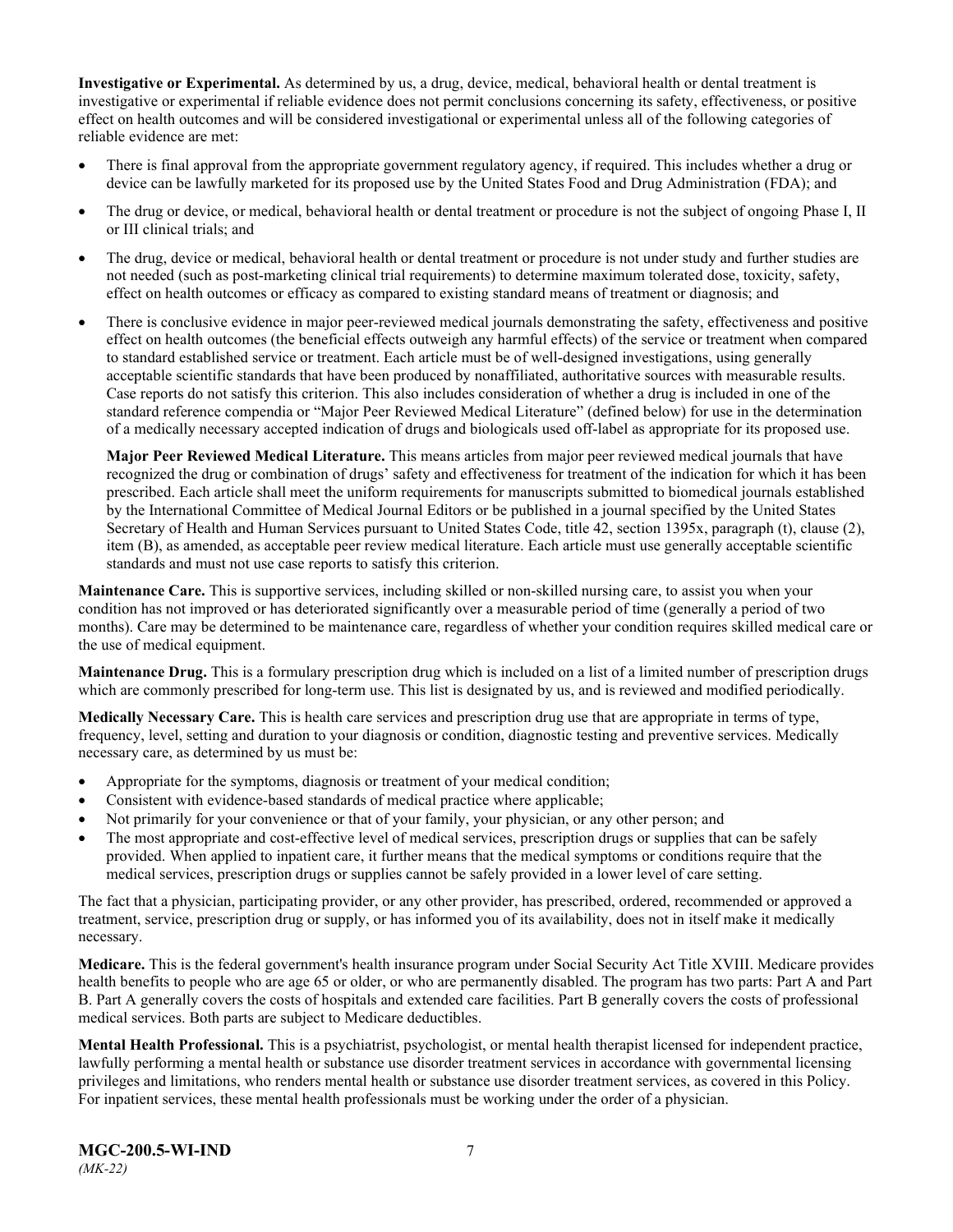**Outpatient.** This is medically necessary diagnosis, treatment, services or supplies provided by a hospital's outpatient department, or a licensed surgical center and other ambulatory facility (other than in any physician's office).

**Physician.** This is a licensed medical doctor, or doctor of osteopathy, lawfully performing a medical service, in accordance with governmental licensing privileges and limitations, who renders medical or surgical care, as covered in this Policy.

**Policy Year.** This is the 12-month period beginning on 12:01 A.M. Central Time on January 1, and ending 12:00 A.M, of the next following December 31. The Policy Year may be subject to change.

**Prescription Drug.** This is any medical substance for prevention, diagnosis or treatment of injury, disease or illness approved and/or regulated by the Federal Food and Drug Administration (FDA). It must (1) bear the legend: "Caution: Federal Law prohibits dispensing without a prescription" or "Rx Only"; and (2) be dispensed only by authorized prescription of any physician or legally authorized health care provider under applicable state law. Drugs that are newly approved by the FDA must be reviewed by HealthPartners Pharmacy and Therapeutics Committee. This process may take up to six months after market availability.

Prescription drugs include drugs for the treatment of HIV infection if the drug is approved by the FDA for the treatment of HIV infection or an illness or medical condition arising from or related to HIV infection, including investigational or experimental drugs which are prescribed and administered in accordance with the treatment protocol approved for the investigative or experimental new drug. For Network Benefits, these drugs are considered part of the Formulary.

**[Preventive Services.](http://obamacarefacts.com/obamacare-preventive-care/)** This includes routine health care, such as cancer screenings, check-ups, and patient counseling, preventive care, such as physicals, immunizations and screenings, like cancer screenings, designed to prevent or discover illness, disease, or other health problems as described in the Preventive Services section of the Benefits Chart.

**Reconstructive Surgery.** This is limited to reconstructive surgery, incidental to or following surgery, resulting from injury or illness of the involved part. Coverage for newborn children includes functional repair and restoration of congenital defects and birth abnormalities. A functional defect is one that interferes with normal body functioning.

**Rehabilitative Services.** Health care services that help a person keep, get back or improve skills and functioning for daily living that have been lost or impaired because a person was sick, hurt or disabled. These services may include physical and occupational therapy, speech-language pathology and psychiatric rehabilitation services in a variety of inpatient and/or outpatient settings.

**Renewal Date.** The Renewal Date is the first day of each Policy Year following enrollment in this Policy.

**Residential Behavioral Health Treatment Facility.** This is a facility licensed under state law for the treatment of mental health or substance use disorders and that provides inpatient treatment of those conditions by, or under the direction of, a physician. The facility provides continuous, 24-hour supervision by a skilled staff who are directly supervised by health care professionals. Skilled nursing and medical care are available each day. A residential behavioral health treatment facility does not, other than incidentally, provide educational or recreational services as part of its treatment program.

**Skilled Nursing Facility.** This is a licensed skilled nursing facility, lawfully performing medical services in accordance with governmental licensing privileges and limitations, and which is recognized as an appropriate facility by us, to render inpatient post-acute hospital and rehabilitative care and services to you when your condition requires skilled nursing facility care. It does not include facilities which provide treatment of mental health or substance use disorders.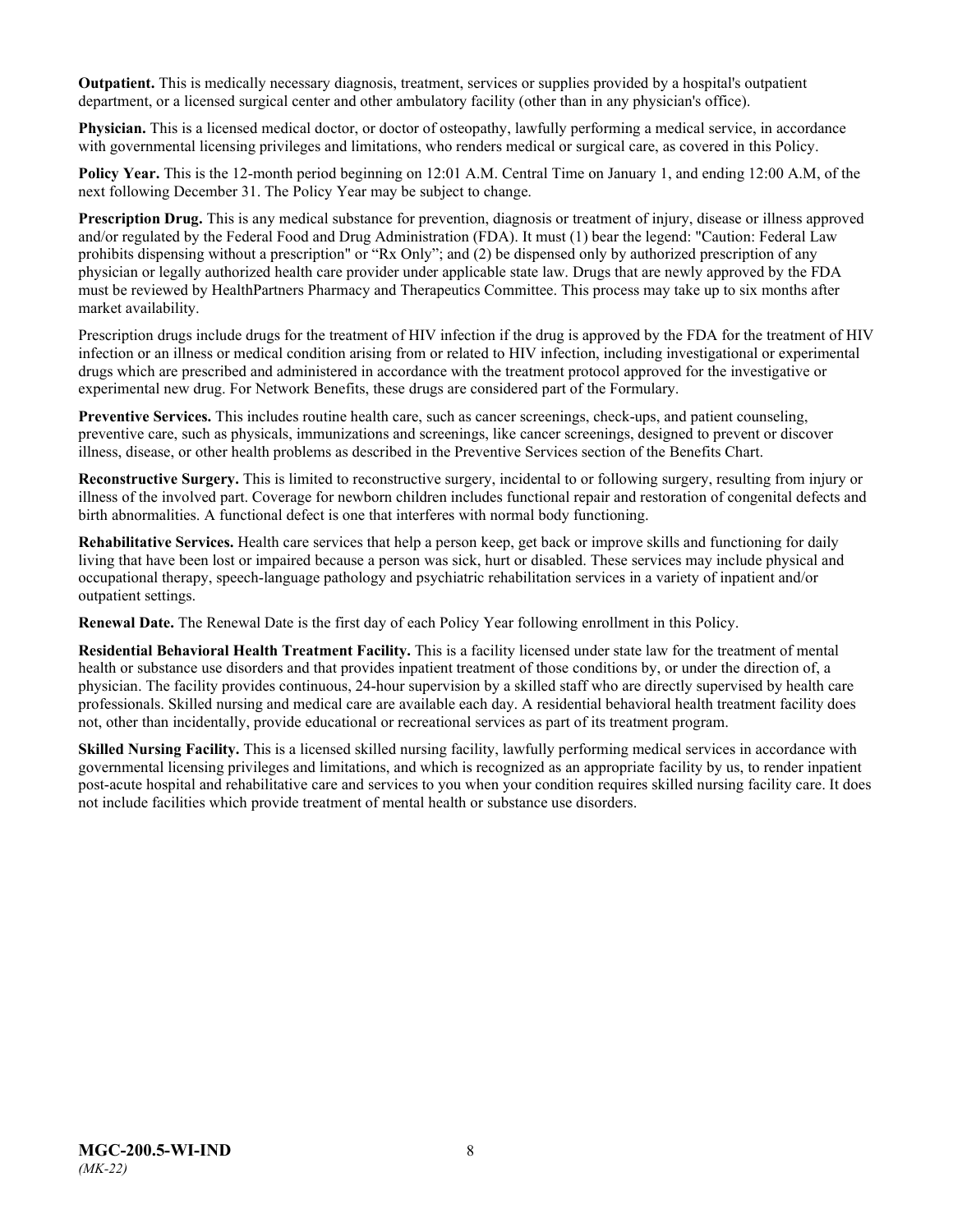### <span id="page-11-0"></span>**SERVICES NOT COVERED**

### **In addition to any other benefit exclusions, limitations or terms specified in this Policy, we will not cover charges incurred for any of the following services, except as specifically described the Benefits Chart:**

- 1. Treatment, procedures or services or drugs which are not medically necessary and/or which are primarily educational in nature or for your vocation, comfort, convenience, appearance, or recreation, including skills training.
- 2. Procedures, technologies, treatments, facilities, equipment, drugs and devices which are considered investigative or experimental, or otherwise not clinically accepted medical services. We consider the following transplants to be investigative or experimental and do not cover them: surgical implantation of mechanical devices functioning as a permanent substitute for a human organ, non-human organ implants and/or transplants and other transplants not specifically listed in this Policy. In addition, transplant services by a Non-Network Provider are not covered.

While complications related to an excluded transplant are covered, services which would not be performed but for the transplant, are not covered.

- 3. Intensive behavioral therapy treatment programs for the treatment of autism spectrum disorders that are not evidence based.
- 4. Charges for Home Health Services by a Non-Network Provider.
- 5. Rest, and respite services and custodial care, except respite services as specified under the "Home Hospice Services" benefit. This includes all services, medical equipment and drugs provided for such care. Charges for Home Hospice Services by a Non-Network Provider are not covered.
- 6. Halfway houses, group homes, extended care facilities, shelter services, correctional services, detention services, transitional services, group residential services, foster care services, wilderness programs, and any comparable facilities, services or programs.
- 7. Foster care, adult foster care, and any type of family child care provided or arranged by the local, state or county.
- 8. Services associated with non-covered services, including, but not limited to, diagnostic tests, monitoring, laboratory services, drugs and supplies. This exclusion does not apply to medically necessary complications related to an excluded service if they would otherwise be covered under this Policy.
- 9. Services from non-medically licensed facilities or providers and services outside the scope of practice or license of the individual or facility providing the service.
- 10. Cosmetic surgery, cosmetic services and treatments, including drugs, to repair or reshape a body structure primarily for the improvement of your appearance or self-esteem, including, but not limited to, augmentation procedures, reduction procedures and scar revision. This exclusion does not apply to services for port wine stain removal and reconstructive surgery.
- 11. Dental treatment, procedures or services not listed in this Policy or Benefits Chart (see Dental Services in Benefits Chart).
- 12. Vocational rehabilitation and recreational or educational therapy. Recreational therapy is therapy provided solely for the purpose of recreation, including but not limited to: (a) requests for physical therapy or occupational therapy to improve athletic ability, and (b) braces or guards to prevent sports injuries.
- 13. Health services and certifications when required by third parties, including for purposes of insurance, legal proceedings, licensure and employment, and when such services are not preventive care or otherwise medically necessary, such as custody evaluations, vocational assessments, reports to the court, parenting assessments, risk assessments for sexual offenses, education classes for Driving Under the Influence (DUI)/Driving While Intoxicated (DWI) competency evaluations, and adoption studies. However, if a court orders an examination or treatment for a mental health condition, those services will be covered as described in the Benefits Chart. Any resulting court ordered treatment for mental health services will be subject to this Policy's requirement for medical necessity.
- 14. Infertility/fertility treatment, including but not limited to, office visits, laboratory services, diagnostic imaging services, and fertility drugs; reversal of sterilization; and sperm, ova or embryo acquisition, retrieval or storage; however, we cover office visits and consultations to diagnose infertility.
- 15. Services related to the establishment of surrogate pregnancy and fees for a surrogate are not covered. Pregnancy and maternity services are covered for an insured under this Policy.
- 16. Elective abortions, except in the case of rape or incest, or in situations where the life of the mother would be endangered if the fetus is carried to full term.
- 17. Acupuncture.
- 18. Routine foot care unless the services meet our criteria for medically necessary care.
- 19. Vision correction surgeries such as keratotomy and keratorefractive surgeries, including LASIK surgery, except as specifically described in the medical coverage criteria.
- 20. Eyeglasses, contact lenses and their fitting, measurement and adjustment, except as specifically described in the Benefits Chart.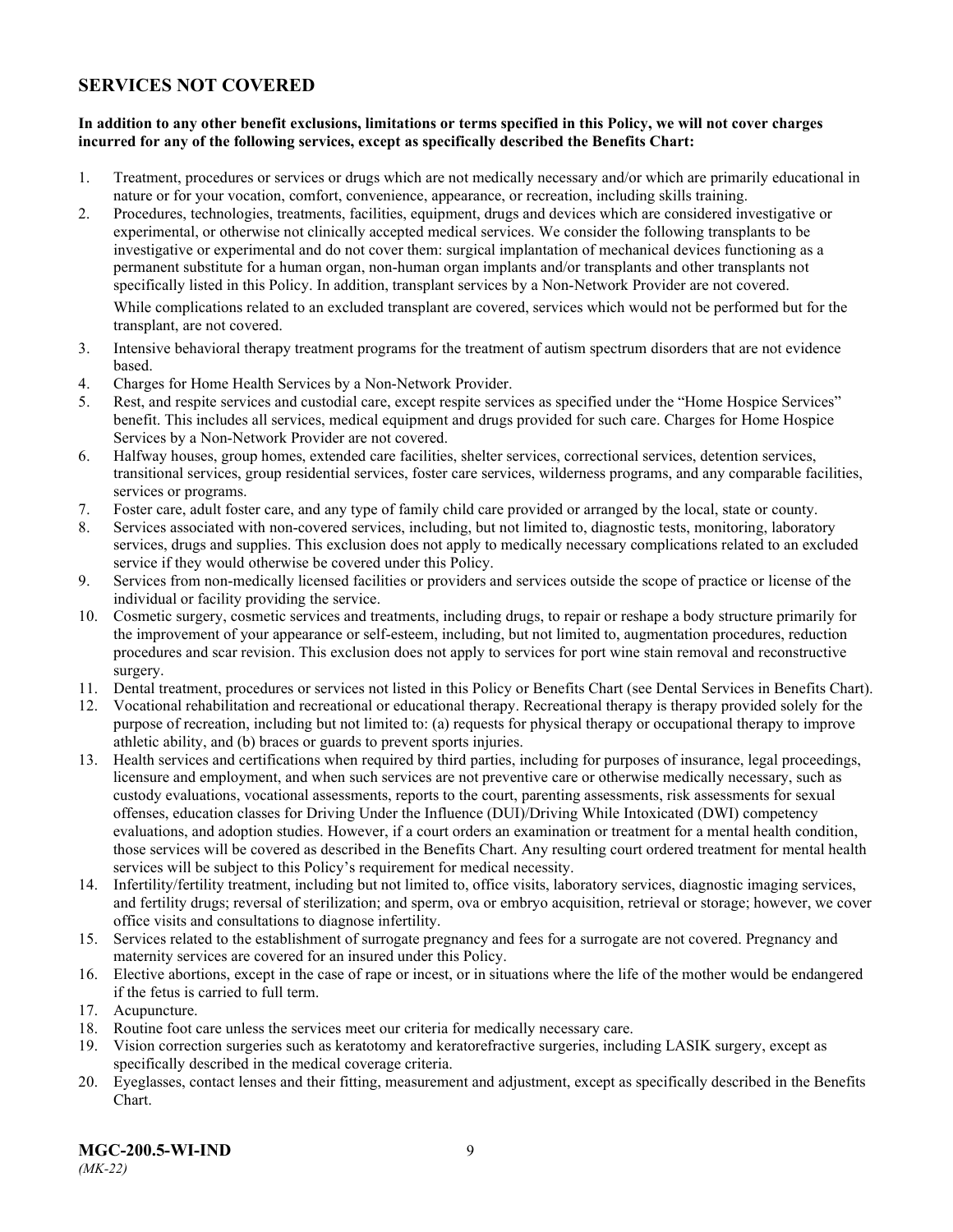- 21. Communication aids or devices: equipment to create, replace or augment communication abilities including, but not limited to, speech processors, receivers, communication boards, or computer or electronic assisted communication.
- 22. Implantable and osseointegrated or bone-anchored hearing aids and their fitting, except as specifically described in the Benefits Chart. This exclusion does not apply to cochlear implants.
- 23. Medical Food. Enteral feedings, unless they are the sole source of nutrition used to treat a life-threatening condition, nutritional supplements, over-the-counter electrolyte supplements and infant formula. This exclusion does not apply to oral amino acid based elemental formula or other items if they meet our medical coverage criteria.
- 24. Drugs for the treatment of growth deficiency.
- 25. Services provided by a family member of the enrollee, or a resident in the enrollee's home.
- 26. Religious counseling; marital/relationship counseling and sex therapy.
- 27. Private duty nursing services.
- 28. Services that are provided to you, if you also have other primary insurance coverage for those services and you do not provide us the necessary information to pursue Coordination of Benefits, as required under this Policy.
- 29. For Non-Network Benefits, the portion of a billed charge for an otherwise covered service by a provider, which is in excess of the usual and customary charges. We also do not cover charges or a portion of a charge which is either a duplicate charge for a service or charges for a duplicate service.
- 30. Charges for services (a) for which a charge would not have been made in the absence of insurance or health plan coverage, or (b) which you are not legally obligated to pay, and (c) from providers who waive copayment, deductible and coinsurance payments by the insured, except in cases of undue financial hardship.
- 31. Provider and/or insured travel and lodging incidental to travel, regardless if it is recommended by a physician.
- 32. Health club memberships.
- 33. Massage therapy for the purpose of comfort or convenience of the insured.
- 34. Replacement of prescription drugs, medications, equipment and supplies due to loss, damage or theft.
- 35. Autopsies.
- 36. For Network Benefits, charges incurred for transplants received at facilities which are not designated facilities.
- 37. Accident-related dental services if treatment is (1) provided to teeth which are not sound and natural, (2) to teeth which have been restored, (3) initiated beyond six months from the date of the injury, (4) received beyond the initial treatment or restoration, or (5) received beyond twenty-four months from the date of injury; or charges for accident-related dental services by a Non-Network Provider.
- 38. Nonprescription (over the counter) drugs or medications, including, but not limited to, vitamins, supplements, homeopathic remedies, and non-FDA approved drugs, unless listed on the Formulary and prescribed by a physician or legally authorized health care provider under applicable state and federal law. The Formulary is a current list, which may be revised from time to time, of prescription drugs, medications, equipment and supplies. The Formulary is available by calling Member Services, or logging on to your "*my*HealthPartners" account at [healthpartners.com.](http://www.healthpartners.com/) This exclusion does not include over-the-counter contraceptives for women as allowed under the Affordable Care Act when the insured obtains a prescription for the item. In addition, if the insured obtains a prescription, this exclusion does not include aspirin to prevent cardiovascular disease for men and women of certain ages; folic acid supplements for women who may become pregnant; fluoride chemoprevention supplements for children without fluoride in their water source; and iron supplements for children ages 6-12 months who are at risk for anemia.
- 39. Hair prosthesis (wigs).
- 40. Charges for phone, data, software or mobile applications/apps unless specifically described as covered in our medical coverage criteria for the device or service.
- 41. Charges for sales tax.
- 42. Charges for elective home births.
- 43. Professional services associated with substance use disorder interventions. A "substance use disorder intervention" is a gathering of family and/or friends to encourage a person covered under this Policy to seek substance use disorder treatment.
- 44. Services provided by naturopathic providers.
- 45. Commercial weight loss programs and exercise programs, and all weight loss/bariatric surgery.
- 46. Oral surgery to remove wisdom teeth.
- 47. Orthognathic treatment or procedures and all related services.
- 48. All drugs used for the treatment of sexual dysfunction.
- 49. Treatment, procedures, or services or drugs which are provided when you are not covered under this Policy.
- 50. Non-medical administrative fees and charges including but not limited to medical record preparation charges, appointment cancellation fees, after hours appointment charges, and interest charges.
- 51. Medical cannabis.
- 52. Routine eye exams for adults age 22 and older.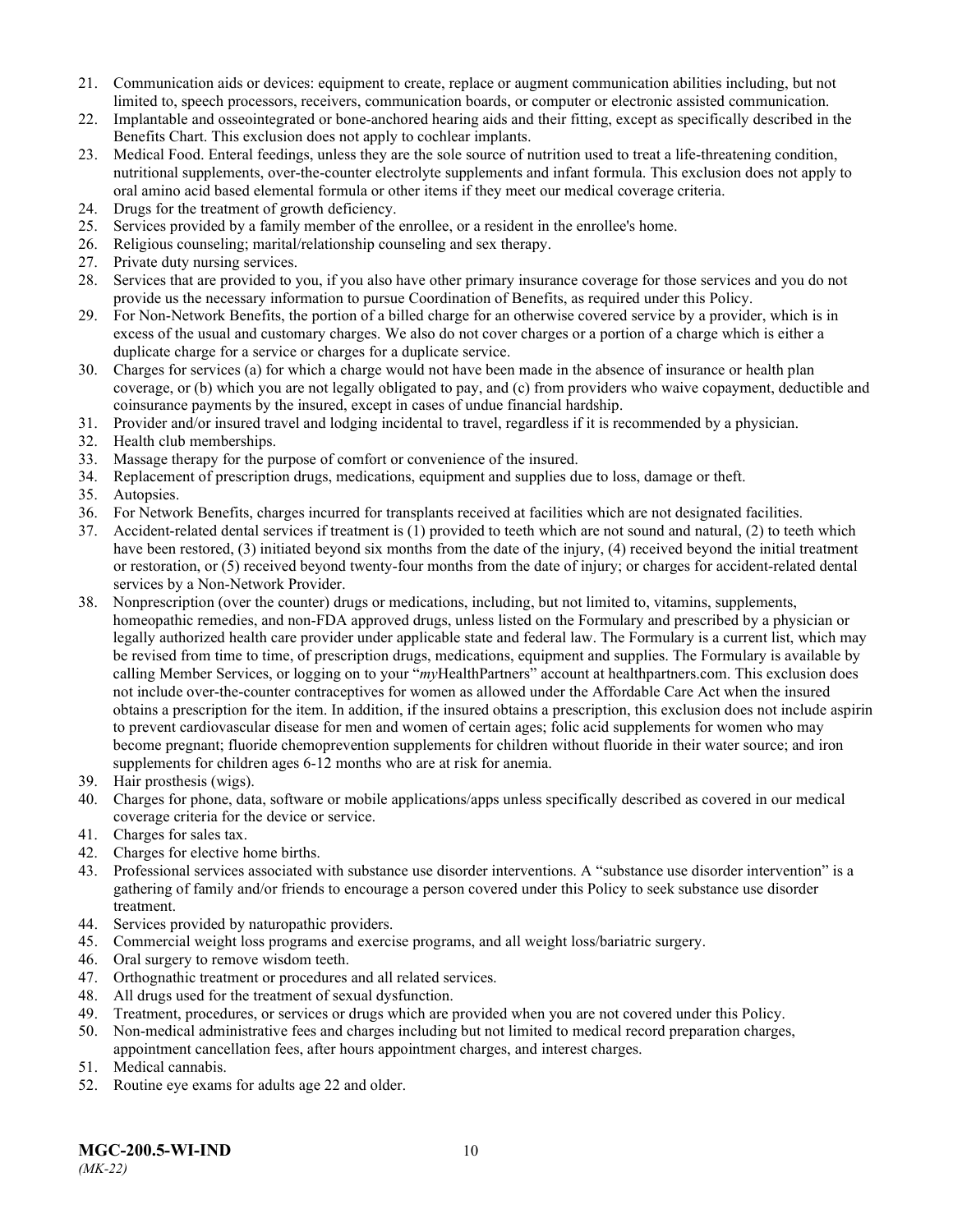- 53. Drugs on the Excluded Drug List. The Excluded Drug List includes select drugs within a therapy class that are not eligible for coverage. This includes drugs that may be excluded for certain indications. The Excluded Drug List is available at healthpartners.com.
- 54. Drugs that are newly approved by the FDA until they are reviewed and approved by HealthPartners Pharmacy and Therapeutics Committee.

### <span id="page-13-0"></span>**DISPUTES AND COMPLAINTS**

### <span id="page-13-1"></span>**DETERMINATION OF COVERAGE**

Eligible services are covered only when medically necessary for the proper treatment of an insured. Our medical directors, or their designees, make coverage determinations of medical necessity, restrictions on access and appropriateness of treatment, and they make final authorization for certain covered services. Coverage determinations are based on established medical policies, which are subject to periodic review and modification by the medical directors. Coverage determinations for prescription drugs are based on requirements established by the HealthPartners Pharmacy and Therapeutics Committee, and are subject to periodic review and modification.

### **COMPLAINTS**

1. **In General:** We have a complaint procedure to resolve concerns you may have about benefits, administrative processes, or services from us or from our contracted providers. Most concerns can be resolved quickly and informally through the complaint process. To start, you may call Member Services. This complaint process is available to enrollees, applicants, former enrollees, or any authorized representative acting on behalf of an enrollee, applicant or former enrollee seeking to resolve a concern which arose during the enrollee's membership or enrollment for membership.

### 2. **Definitions**

**Adverse Determination.** This is a denial, reduction, or termination of, or failure to provide or make payment for a benefit for any of the following reasons:

- Failure to provide or make payment for a benefit based on a utilization review.
- Failure to provide or make payment for a benefit based on a determination that the benefit is investigational or experimental.

In addition, an adverse determination includes a recession of coverage. A recession is a discontinuance or cancellation of coverage that has retroactive effect. A cancellation or discontinuance of coverage is not a recession if it is effective retroactively because of a failure to pay premiums or contributions on a timely basis.

**Complaint**. This is an expression of dissatisfaction by you or your authorized representative pertaining to services or benefits provided by us or our contracted providers during your enrollment or application for enrollment under this Policy. Many complaints or questions can be resolved informally by calling Member Services.

**Experimental Treatment Determination.** A determination by, or on behalf of HealthPartners Insurance Company, to which all of the following apply:

- A proposed treatment has been reviewed;
- Based on the information provided, the treatment has been determined to be experimental according to the terms of this Policy;
- Based on the information provided, we have denied payment for the treatment.

**Grievance.** This is a written statement of dissatisfaction by you or your authorized representative pertaining to concerns about the provision of services, claims practices or benefit administration during your enrollment or application for enrollment on this Policy.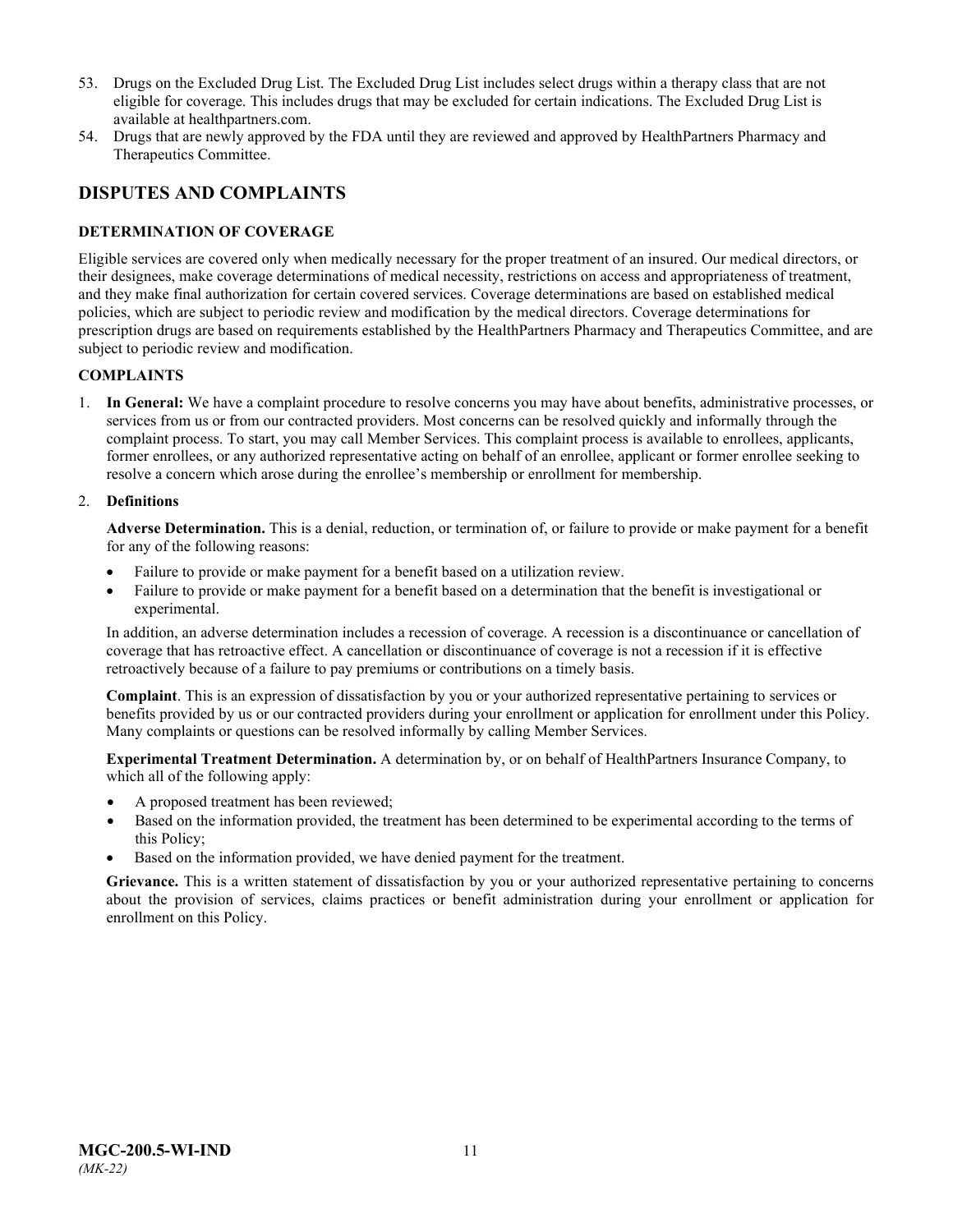### 3. **Complaint and Grievance Procedure**

### a. **Complaint Process**

If you have a concern and would like our assistance, you may call Member Services at 888-360-0622 to issue a complaint. Member Services will investigate the complaint and notify you or your authorized representative of the outcome of our review. We will make every effort to resolve the complaint.

If you are dissatisfied with our resolution, you may pursue the plan's grievance process. In addition, you may alternately skip this complaint process and proceed directly to the grievance process.

If your complaint involves a claim for medical services that was denied based on our clinical coverage criteria, your provider can discuss the decision with a clinician who reviewed the request for coverage. He or she should refer to the denial notice for information or call Member Services for assistance.

### b. **Grievance Process**

You or your authorized representative may seek further review of a complaint not resolved through the complaint process described above. The steps in this grievance process are outlined below.

(1) **Standard Grievance.** You or your authorized representative must file your written request for review within 3 years of the adverse decision. Send your written request, including comments, documents, records and other information relating to the grievance, the reasons you believe you are entitled to benefits, and any other supporting information to:

> HealthPartners Insurance Company Member Rights & Benefits 8170 33rd Avenue South P.O. Box 9463 Minneapolis, MN 55440-9463 FAX: 952-853-8742

Within 5 business days of receiving your request, we will send to you or your authorized representative a written notification stating we received your request.

Upon request and at no charge to you, you will be given reasonable access to and copies of all documents, records and other information relevant to your grievance.

If the decision is to deny your request, you or your authorized representative have the right to appear in person before, or by teleconference with, the grievance committee to present any verbal testimony, written comments, records, or documents pertinent to the grievance. We will send you written notification of the date, time and place of the grievance panel meeting at least seven (7) days prior to the meeting date.

We will review your grievance and notify you in writing of our grievance decision within 30 calendar days of our receipt of your request.

(2) **Expedited Grievance.** If your grievance concerns urgently-needed services, and the review timeframes specified above could result in adverse health effects, the procedure specified in paragraph (1) above does not apply. For urgently-needed services, you and your health care provider may request an expedited grievance either verbally, by calling Member Services, or in writing. We will review your request as expeditiously as possible, taking into account any medical exigencies. We will provide notification of the outcome of our review within 72 hours. An urgent internal and external review may occur at the same time.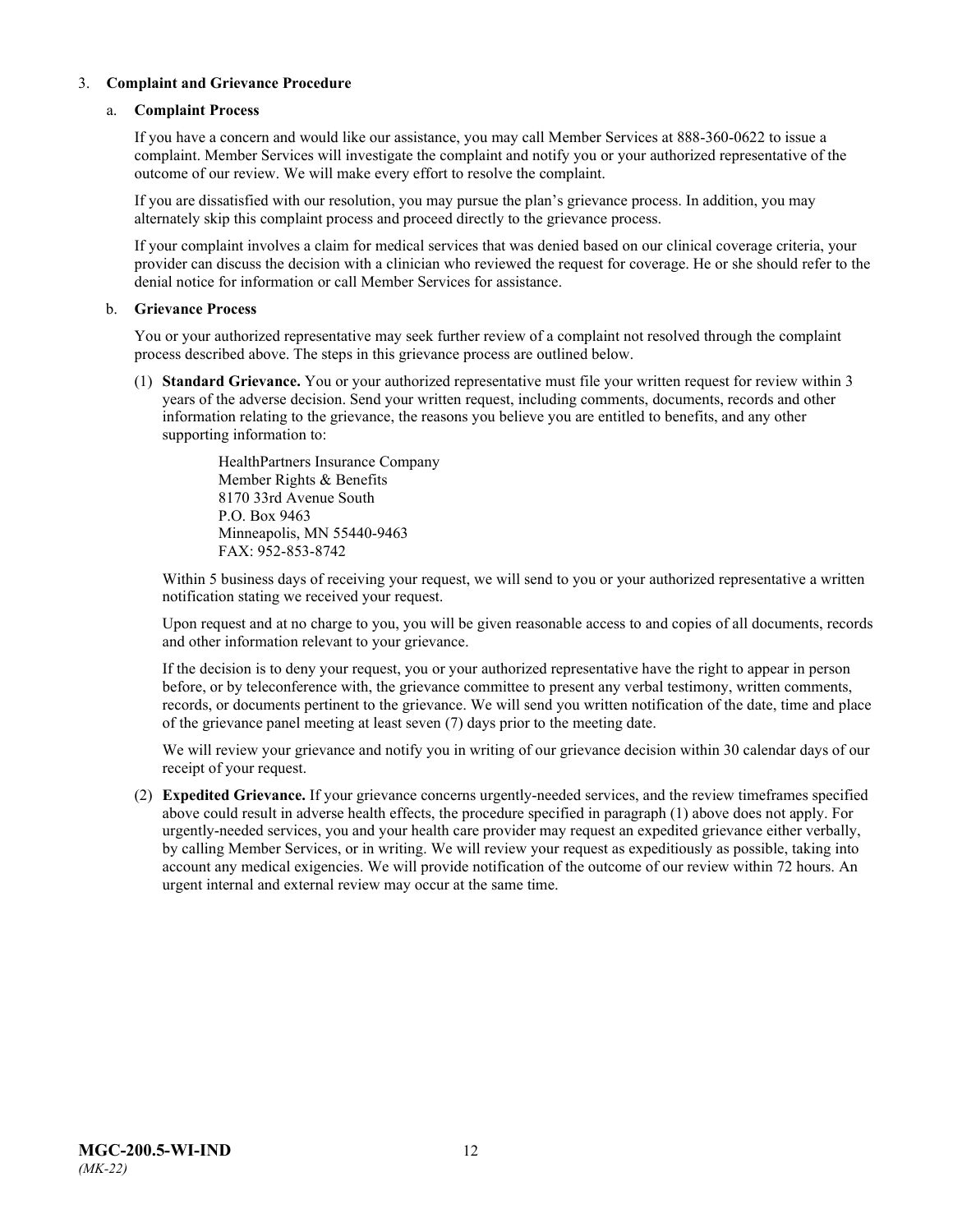#### 4. **Independent Review Procedures:**

- a. If we have made an Adverse Determination (defined above), you may request independent review of our decision if you request an external review within four months of the date of the grievance resolution letter.
	- To initiate an external review process, you or your representative may submit a written request for an independent review to us. Send your request to:

HealthPartners Insurance Company Member Rights & Benefits 8170 33rd Avenue South P.O. Box 9463 Minneapolis, MN 55440-9463 FAX: 952-853-8742

If you believe your request involves urgently-needed services, or if we mutually agree that your request should proceed directly to independent review, you should send your request to us.

- Upon receipt of the request for independent review, the Independent Review Organization ("IRO") must provide immediate notice of the review to the complainant and to us. Within 10 business days, the enrollee and HealthPartners Insurance Company must provide the reviewer with any information they want to be considered. The enrollee or his or her authorized representative and HealthPartners Insurance Company shall be given an opportunity to present their facts and arguments. Any aspect of the external review involving medical determinations must be performed by a health care professional with expertise in the medical issue being reviewed.
- b. The IRO will notify you and us of its determination within 45 calendar days (or within 72 hours of its receipt of all needed information, if the independent review is expedited).
- c. The determination of the IRO is binding on you and on us. However, decisions regarding rescissions are not binding on the insured.
- 5. **Office of the Commissioner of Insurance.** You may contact the **OFFICE OF THE COMMISSIONER OF INSURANCE,** a state agency which enforces Wisconsin's insurance laws, and file a complaint. You can file a complaint electronically with the **OFFICE OF THE COMMISSIONER OF INSURANCE** at its website at http://oci.wi.gov/, or by writing to:

Office of the Commissioner of Insurance Complaints Department PO Box 7873 Madison, WI 53707-7873

or you can call 800-236-8517 outside of Madison or 266-0103 in Madison, and request a complaint form.

### <span id="page-15-0"></span>**CONDITIONS**

### <span id="page-15-1"></span>**RIGHTS OF REIMBURSEMENT AND SUBROGATION**

If we provide or pay for services to treat an injury or illness caused by the act or omission of another party, we have the right to recover the value of those services and payments made. This right shall be by reimbursement and subrogation. The right of reimbursement means you must repay us at the time you receive a recovery and we will be entitled to immediately collect the reasonable value of our payments from said settlement fund. The right of subrogation means that we may make claim in your name or our name against any persons, organizations or insurers on account of such injury or illness.

The right of reimbursement and subrogation applies to any type of recovery from any third party, including but not limited to recoveries from tortfeasors, underinsured motorist coverage, uninsured motorist coverage, medical payments coverage, any applicable umbrella coverage, other substitute coverage or any other right of recovery, whether based on tort, contract, equity or any other theory of recovery. The right of reimbursement is binding upon you, your legal representative, your heirs, next of kin and any beneficiary, trustee or legal representative of your heirs or next of kin in the event of your death. Any amounts you receive from such a recovery must be held in trust for our benefit to the extent of our subrogation claims.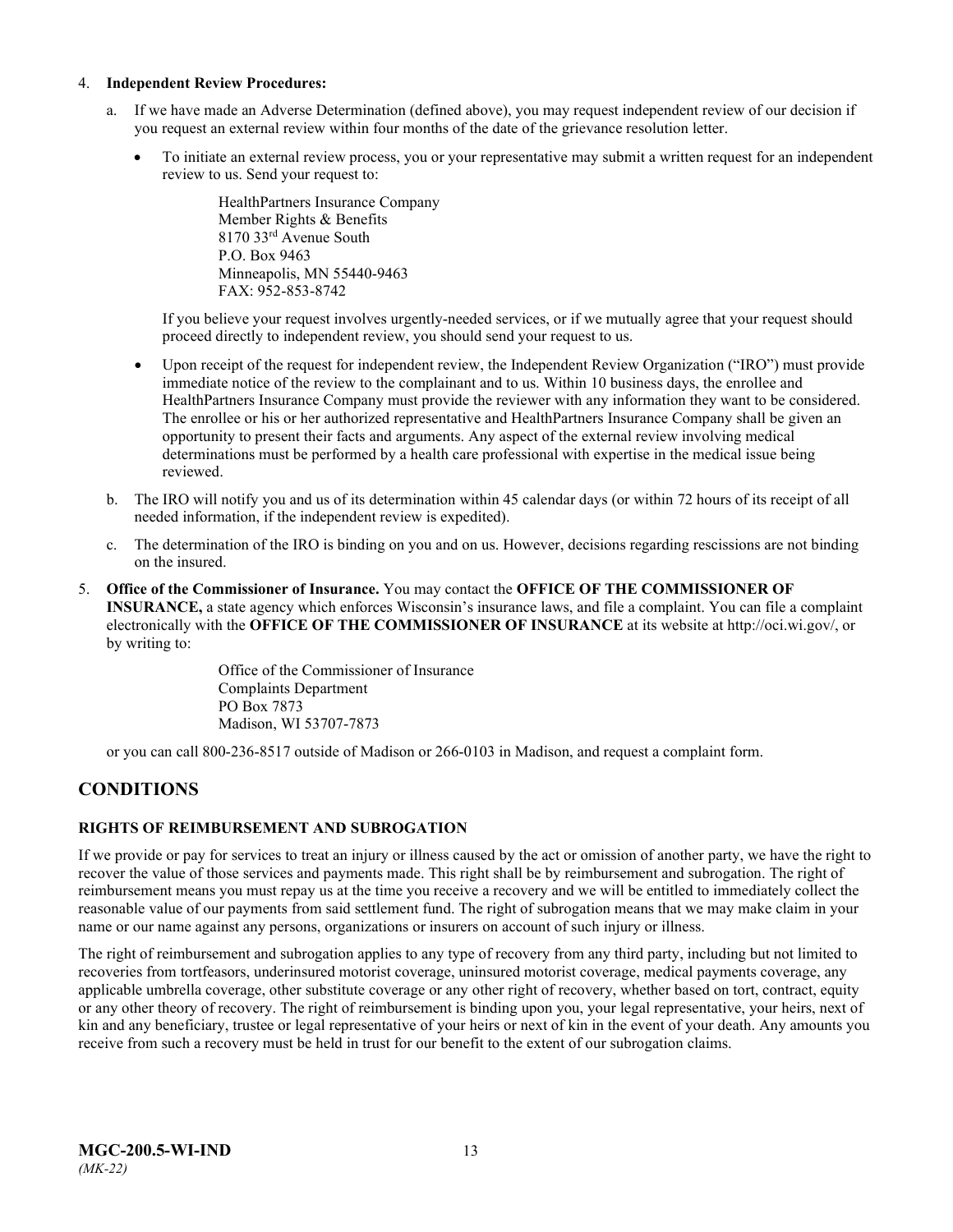You agree to cooperate fully in every effort by us to enforce our rights of reimbursement and subrogation. You also agree that you will not do anything to interfere with those rights. You are required by this Policy to promptly inform us in writing of any potential or pending claim for recovery you may have on account of such injury or illness. Our rights under this part may be subject to and limited by Wisconsin Law but are not limited by our right to recovery from another source. Our rights shall not be reduced by attorney's fees or any other costs of collection incurred by you. We may not have a right to recovery if you have not been made whole, after taking into consideration any comparative negligence. If a dispute arises over the question of whether or not you have been made whole, we have the right to a judicial determination of what dollar amount constitutes full recovery.

### **COORDINATION OF BENEFITS**

This Coordination of Benefits provision applies when the insured has group health care coverage in addition to coverage under this Policy. The insured's benefits under this plan are reduced so that the total benefits do not exceed 100% of covered services.

Certain facts are needed to coordinate benefits. We have the right to decide which facts we need. Consistent with applicable state and federal law, we may get needed facts from or give them to any other organization or person, without your further approval or consent unless applicable state or federal law prevents disclosure of the information without the consent of the patient or the patient's representative. Each person claiming benefits under this Policy must give us facts we need to pay the claim.

If we pay more than we should have paid under this Coordination of Benefits rule, we may recover the excess from one or more of the following:

- the persons we paid or for whom we have paid;
- insurance companies; or
- other organizations.

The amount paid includes the reasonable cash value of any benefits provided in the form of services.

### **MEDICARE AND THIS POLICY**

Medicare is a primary payer for Medicare enrollees who are eligible for Medicare because (a) they have reached age 65, or (b) are under age 65, and covered by Medicare because of disability or end stage renal disease.

The benefits under this Policy are not intended to duplicate any benefits to which insureds are, or would be, entitled under Medicare. All sums payable under Medicare for services provided pursuant to this Policy shall be payable to and retained by us. Each insured shall complete and submit to us such consents, releases, assignments and other documents as may be requested by us in order to obtain or assure reimbursement under Medicare for which insureds are eligible.

We also reserve the right to reduce benefits for any medical expenses covered under this Policy by the amount of any benefits available for such expenses under Medicare. This will be done before the benefits under this Policy are calculated. Charges for services used to satisfy an insured's Medicare Part B deductible will be applied under this Policy in the order received by us. Two or more charges for services received at the same time will be applied starting with the largest first.

The benefits under this Policy are considered secondary to those under Medicare only when the insured has actually enrolled in Medicare.

The provisions of this section will apply to the maximum extent permitted by federal or state law. We will not reduce the benefits due any insured where federal law requires that we determine our benefits for that insured without regard to the benefits available under Medicare.

### <span id="page-16-0"></span>**EFFECTIVE DATE AND ELIGIBILITY**

### <span id="page-16-1"></span>**EFFECTIVE DATE**

**Open Enrollment Period.** During the open enrollment period November 1 – December 24 your coverage will be effective on January 1.

**Special Enrollment Period.** If you enroll during a special enrollment period, your coverage is effective:

- 1. In the case of birth, adoption or placement for adoption, or a child support order or other court order, coverage is effective on the date of birth, adoption or placement for adoption, or the date specified in a child support order or other court order;
- 2. In the case of marriage, coverage is effective the first day of the following month;

**MGC-200.5-WI-IND** 14 *(MK-22)*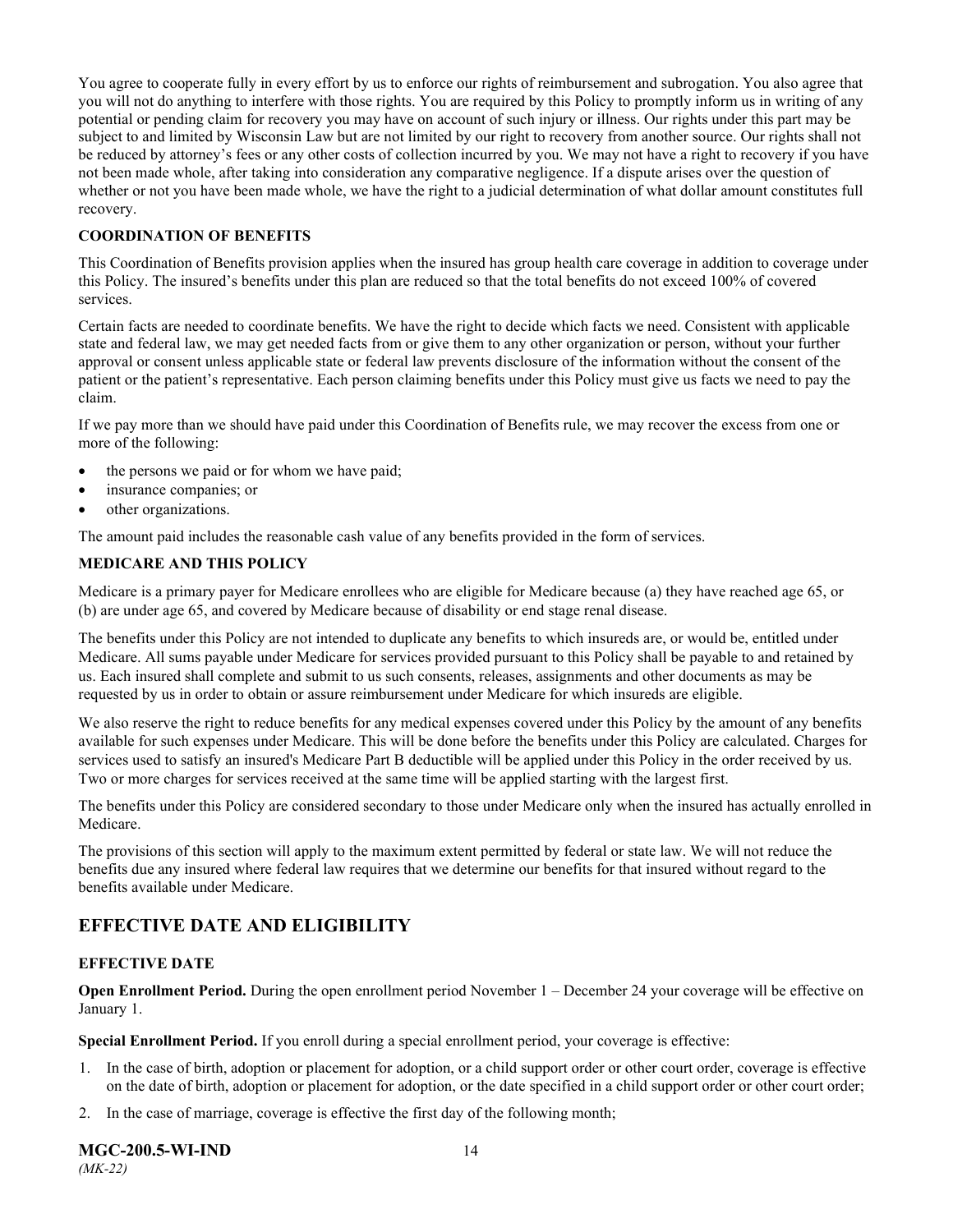- 3. In the case where a qualified individual loses minimum essential coverage, coverage is effective the first day of the following month;
- 4. In the case of an individual gaining access to a new Qualified Health Plan due to a permanent move AND you had qualifying coverage for at least one day in the 60 days before your move, coverage is effective on the first of the month following the move;
- 5. For all other special enrollment period events listed below under the subsection titled, "Eligibility", coverage is effective:
	- a. On the first day of the following month if your Qualified Health Plan selection is received between the first and the fifteenth day of any month; or
	- b. On the first day of the second following month if your Qualified Health Plan selection is received between the sixteenth and the last day of any month.

### <span id="page-17-0"></span>**ELIGIBILITY**

You must enroll yourself and any eligible dependents during the annual open enrollment period or a special enrollment period to be covered under this Policy, except as specified below for a newborn or newly adopted child.

**Open Enrollment Period.** The open enrollment period begins on November 1 and extends through December 24. The annual open enrollment period and the date you have to enroll yourself and any eligible dependents are defined under federal law and may vary.

**Special Enrollment Period.** You are eligible to enroll outside of the open enrollment period if you qualify for a special enrollment period. The following events qualify for a special enrollment period:

- 1. You must enroll yourself and any eligible dependents within 30 days of any of the following HIPAA qualifying events listed under this item 1:
	- If you or your dependents lose group coverage because of termination of employment (except for gross misconduct) or reduction in hours.
	- If you or your dependents lose group coverage because of the death of the enrollee.
	- If you or your dependents lose group coverage because of divorce or legal separation.
	- If your dependent loses group coverage because of loss of eligibility as a dependent child.
	- If you or your dependents lose group coverage because the group enrollee's initial enrollment for Medicare.
	- For a retired enrollee, spouse and other dependents, if you lose group coverage because of the bankruptcy filing by a former employer, under Title XI, United States Code, on or after July 1, 1986.
- 2. You must enroll yourself and any eligible dependents within 60 days of any of the following ACA qualifying events listed below:
	- If you or any of your eligible dependents lose minimum essential coverage (failure to pay premium or a rescission of coverage allowed under federal law do not qualify as a loss of minimum essential coverage). If you or any of your eligible dependents lose minimum essential coverage, you may enroll anytime during the period starting 60 days prior to and ending 60 days following your loss of minimum essential coverage.
	- If you have any newly acquired dependents through marriage, birth, adoption, or placement for adoption, or through a child support order or other court order.
	- If you become a citizen, national or lawfully present individual in the U.S.
	- If you are qualified, but experience an error in enrollment.
	- If you are enrolled in another Qualified Health Plan and you successfully demonstrate to the Marketplace that your Qualified Health Plan has substantially violated a material provision of its Policy.
	- If you are newly eligible or lose eligibility for advance payment of the premium tax credit, or you experience a change in eligibility for cost sharing reductions.
	- If you become eligible for a new Qualified Health Plan offered through the Marketplace because of a permanent move and you had minimum essential coverage for one or more days during the 60 days prior to the permanent move.
	- If you are an Indian, as defined by section 4 of the Indian Health Care Improvement Act, you may enroll in a Qualified Health Plan or change from one Qualified Health Plan to another one time per month.
	- If you are a qualified individual or enrollee and you demonstrate to the Marketplace, in accordance with the Department of Health Services guidelines, that you meet other exceptional circumstances as the Marketplace may provide, you may enroll in a Qualified Health Plan.

**Late Enrollment.** If you do not enroll yourself or any eligible dependents during the open enrollment period or a special enrollment period, you must wait until the next annual open enrollment period to enroll yourself and any eligible dependents.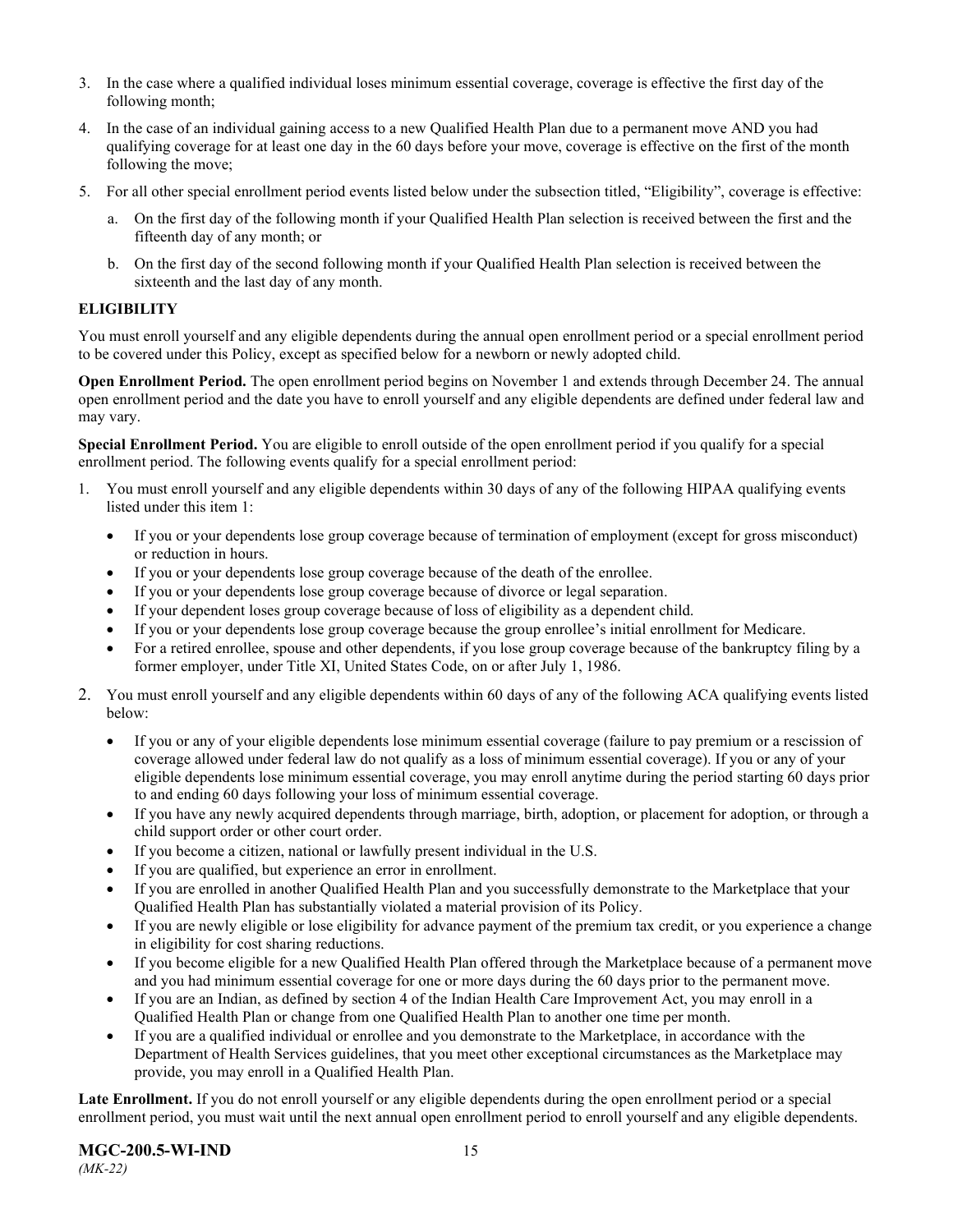**Newborn or Newly Adopted Child Enrollment**. Your newborn child, or covered dependent's newborn child, is automatically covered for the first 60 days after birth. Your adopted child or child placed for adoption is covered for the 60 days immediately following the date the child is placed in your home or the date of the final court order granting the adoption. Coverage is effective from the date of birth or adoption (or date of placement for adoption). If premium is required to add the child for coverage under this Policy you must notify us and send the required premium within 60 days of the child's birth, adoption or placement for adoption. If premium is not required to add the child under this Policy, you should still notify us as soon as possible, so we can enroll the child in the plan.

If you do not notify us, or do not pay the required premium, within the initial 60 day period following birth, adoption or placement for adoption and you would like to add your child or grandchild for coverage, you may add the child for up to one year from the date of birth or adoption if you pay the required premium; premium payments that are past due may be subject to interest. If you do not add your child or grandchild within one year, that child will be considered a late entrant.

### <span id="page-18-0"></span>**CHANGES IN COVERAGE**

All changes to the Policy must be approved by us. No agent can legally change the Policy or waive any of its terms.

<span id="page-18-1"></span>Any change in coverage required by state or federal law becomes effective according to law.

### **TERMINATION**

Termination of coverage for the enrollee constitutes automatic termination of coverage for all of the enrollee's enrolled dependents, unless otherwise specified by the enrollee.

### <span id="page-18-2"></span>**VOLUNTARY TERMINATION**

You may cancel your Marketplace plan any time. To cancel this Policy, contact the Marketplace Call Center. In most cases coverage ends immediately, but not always. Once you terminate this Policy, you cannot re-enroll until the next annual open enrollment period (unless you qualify for special enrollment period). The best way to make sure coverage ends on the right date is to contact the Marketplace Call Center and request the change.

### <span id="page-18-3"></span>**INVOLUNTARY TERMINATION**

We may terminate your coverage under this Policy if any of the following apply:

- If we no longer offer coverage in the individual market, subject to 180 days advance notice of termination.
- If we terminate a particular plan or product, subject to 90 days advance notice of termination. In this case, you would be able to select a different plan or product.
- If you move outside of our service area, subject to 31 days advance notice of termination.
- If an enrolled dependent no longer meets this Policy's definition of eligible dependent, coverage for that dependent terminates on the last day of the month in which the dependent's eligibility ceases.
- To the extent that a termination would be considered a rescission under state or federal law under the last bulleted item we are required to give you 30 days advance notice of termination.
- If we receive information from the Marketplace to terminate your coverage.

We cannot renew your coverage with us if the following applies:

• If we have knowledge that you are entitled to Medicare Part A or enrolled in Medicare Part B and renewal of individual coverage with us through a different policy or contract would duplicate benefits for which you are otherwise entitled, then any renewal of your individual coverage with us through a different policy or contract is prohibited by federal law and cannot be renewed.

### <span id="page-18-4"></span>**TERMINATION FOR CAUSE**

- The premium payment is due on or before the  $1<sup>st</sup>$  of each month that coverage is provided. There is a 10-day grace period during which to pay the required premium. Coverage under this Policy will continue in force during the grace period. If no payment is received by us within the 10-day grace period, coverage terminates retroactive to the paid through date.
- If you are a recipient of advance payment of the premium tax credit, you have a 3-month grace period, provided you have paid at least one full month's premium during the benefit period. If your premium payment is late, we will send a notice stating that your coverage will terminate at the end of the first month of the three month grace period if you do not pay your full premium within the 3-month grace period. If all premium due is not paid within the 3-month grace period, your coverage will retroactively terminate at the end of the first month of the three month grace period in the initial termination letter. You will be responsible for payment of any services provided after the date of termination.